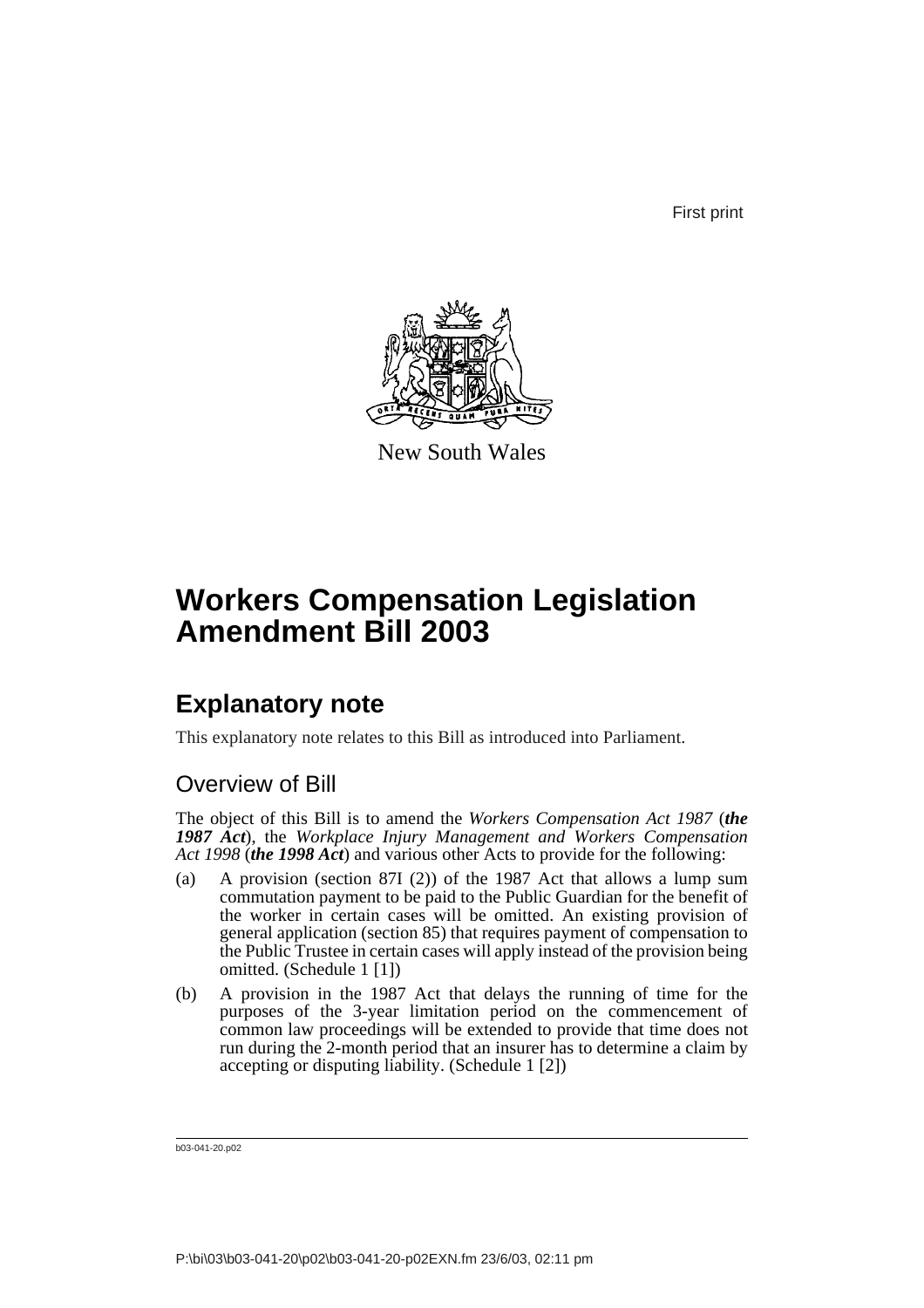Explanatory note

- (c) The President of the Commission will be authorised in cases of conflict of interest or apprehended bias to delegate to a Deputy President the President's functions with respect to references from Arbitrators on questions of law and the striking out of pre-filing statements in common law claims. (Schedules 1 [3] and 2 [8])
- (d) Provision that permits employers to exit the managed fund scheme by becoming self-insurers on payment of an appropriate amount to the insurer who will become responsible for their managed fund liabilities will be amended to clarify the power of the WorkCover Authority to determine the amount of the payment as a fair and reasonable amount, rather than as the amount of an unspent premium. (Schedule 1 [4])
- (e) Provision for the payment of workers compensation claims excess will be amended to provide that an excess amount may be prescribed by the regulations to vary according to the time within which the employer notifies the employer's insurer of a workplace injury. (Schedule  $2 \overline{11}$ )
- (f) A power in the 1998 Act to make regulations regulating advertising by lawyers and agents with respect to workers compensation will be updated to apply also to advertising with respect to common law claims. (Schedule 2 [2])
- (g) Provisions that confer powers on authorised officers to enter and inspect premises and to obtain information, documents and evidence will be rationalised for consistency. Non-compliance with a requirement made under the power to obtain information, documents and evidence will be an offence and existing provisions that provide protection against selfincrimination will be extended to apply to such a requirement. The selfincrimination provisions will also be modified to allow a warning about self-incrimination to be given at the appropriate time. A similar modification is also made to parallel self-incrimination provisions in the *Occupational Health and Safety Act 2000*. (Schedules 2 [3]–[6] and 3 [2] and [3])
- (h) An obsolete cross-reference in the 1998 Act to a repealed provision of the 1987 Act will be removed. (Schedule 2 [7])
- (i) Provision in the 1998 Act relating to control and direction of members of the Commission will be relocated. (Schedule 2 [9] and [10])
- (j) Specific provision will be made for the Department Head of the Department in which public service staff of the Commission are employed to be able to delegate any functions with respect to those staff to the Registrar of the Commission. (Schedule 2 [11]–[13])
- (k) It will be made clear that the Registrar does not constitute the Commission (except when exercising functions as an Arbitrator). (Schedule 2 [14])

Explanatory note page 2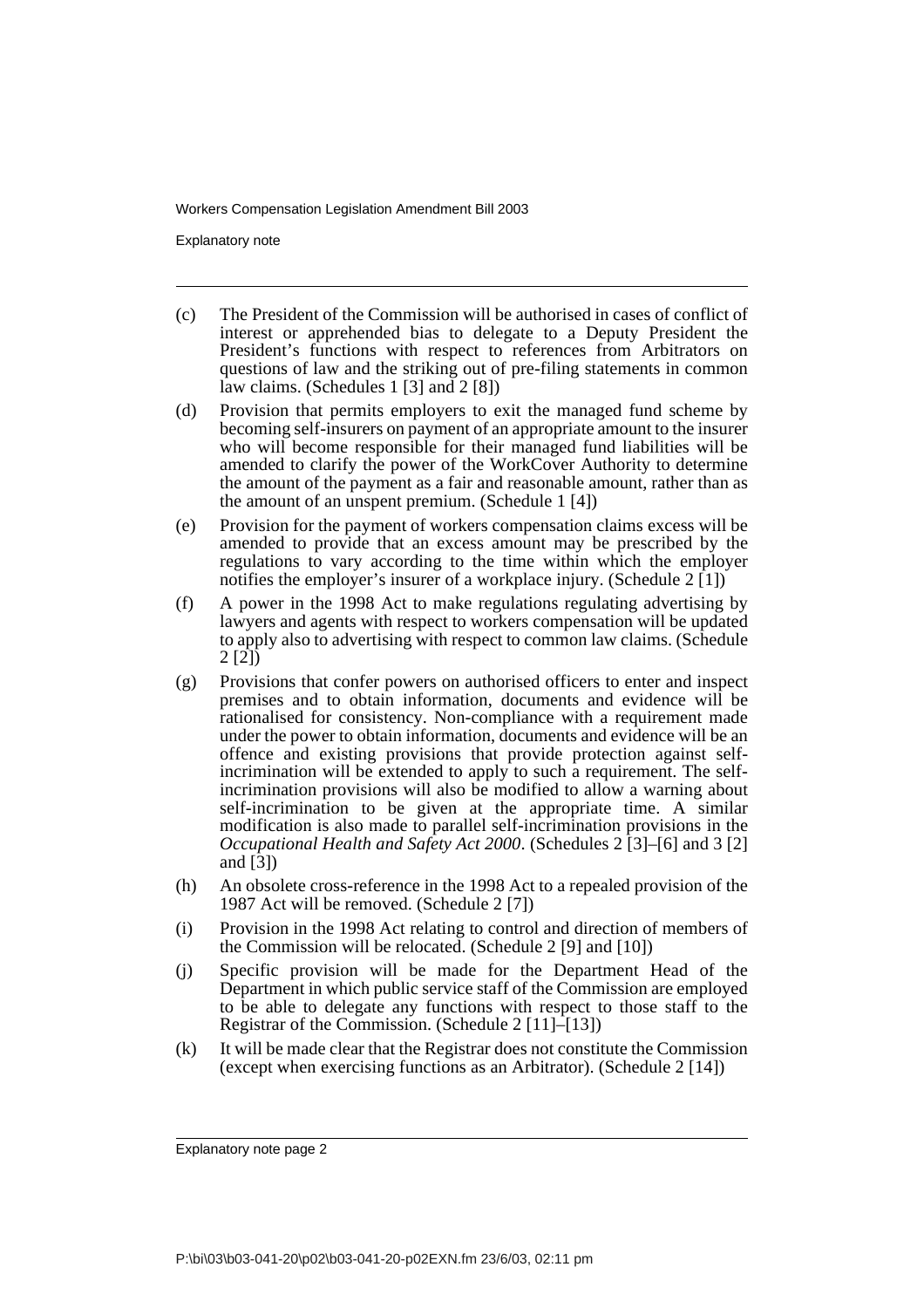Explanatory note

- (l) The *Occupational Health and Safety Act 2000* will be amended to provide that regulations under the Act that impose a duty can provide that a breach of the duty does not confer a civil right of action, or confer a defence to or otherwise affect a civil right of action. (Schedule 3 [1])
- (m) Provisions in the *Occupational Health and Safety Act 2000* for the notification of accidents and "non-disturbance occurrences" will be amended so that the provisions will refer to "incidents" and "serious incidents". (Schedule  $\overline{3}$  [4]–[17])
- (n) The *Workers' Compensation (Dust Diseases) Act 1942* will be amended to transfer to the Act provisions currently contained in the regulations under the Act that make provision for the determination and recovery of amounts in connection with the liability of negligent third parties to reimburse the Workers' Compensation (Dust Diseases) Board for compensation paid under the Act. Minor clarifying amendments are made, including an amendment that makes it clear that the final determination of proceedings includes final determination by judgment, verdict, award, settlement, agreement, dismissal, discontinuance or otherwise. Transitional provisions extend these amendments to pending matters except where proceedings have been commenced before the date of introduction of this Bill. A consequential amendment is made to the *Workers' Compensation (Dust Diseases) Regulation 1998* to delete the redundant provisions. (Schedules 4 and 6)
- (o) The *Workers Compensation (Bush Fire, Emergency and Rescue Services) Act 1987* will be amended to update a cross-reference to new compensation commutation provisions of the 1987 Act. (Schedule 5)
- (p) Consequential savings and transitional provisions are enacted. (Schedules 1 [5] and [6], 4 [9] and [10] and 5 [2] and [3])
- (q) A superseded amendment is repealed. (Schedule 7)

## Outline of provisions

**Clause 1** sets out the name (also called the short title) of the proposed Act.

**Clause 2** provides for the commencement of the proposed Act on a day or days to be appointed by proclamation.

**Clause 3** is a formal provision that gives effect to the amendments to the Acts and Regulation set out in the Schedules.

**Schedules 1–7** contain the amendments referred to in the Overview.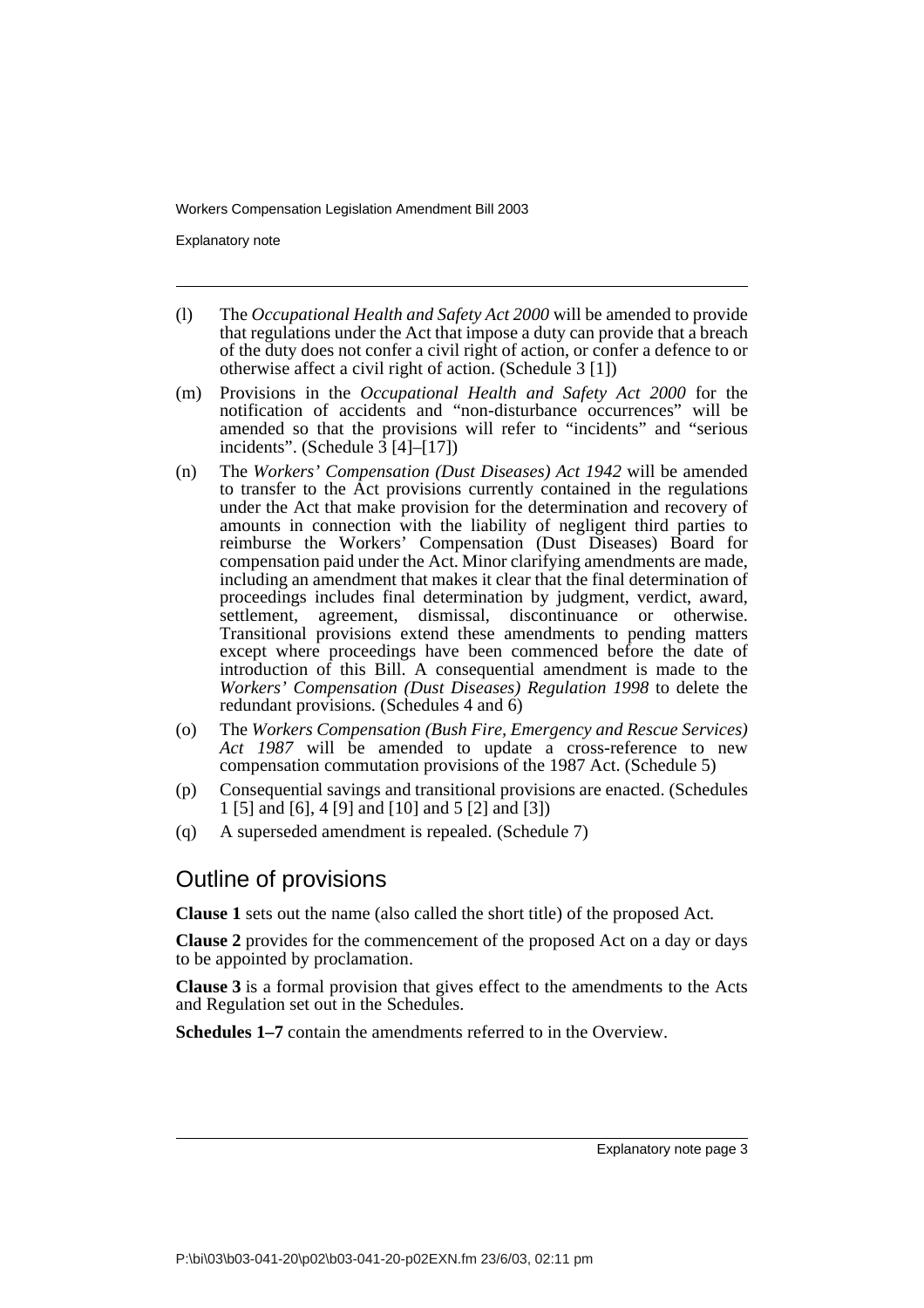Explanatory note

Explanatory note page 4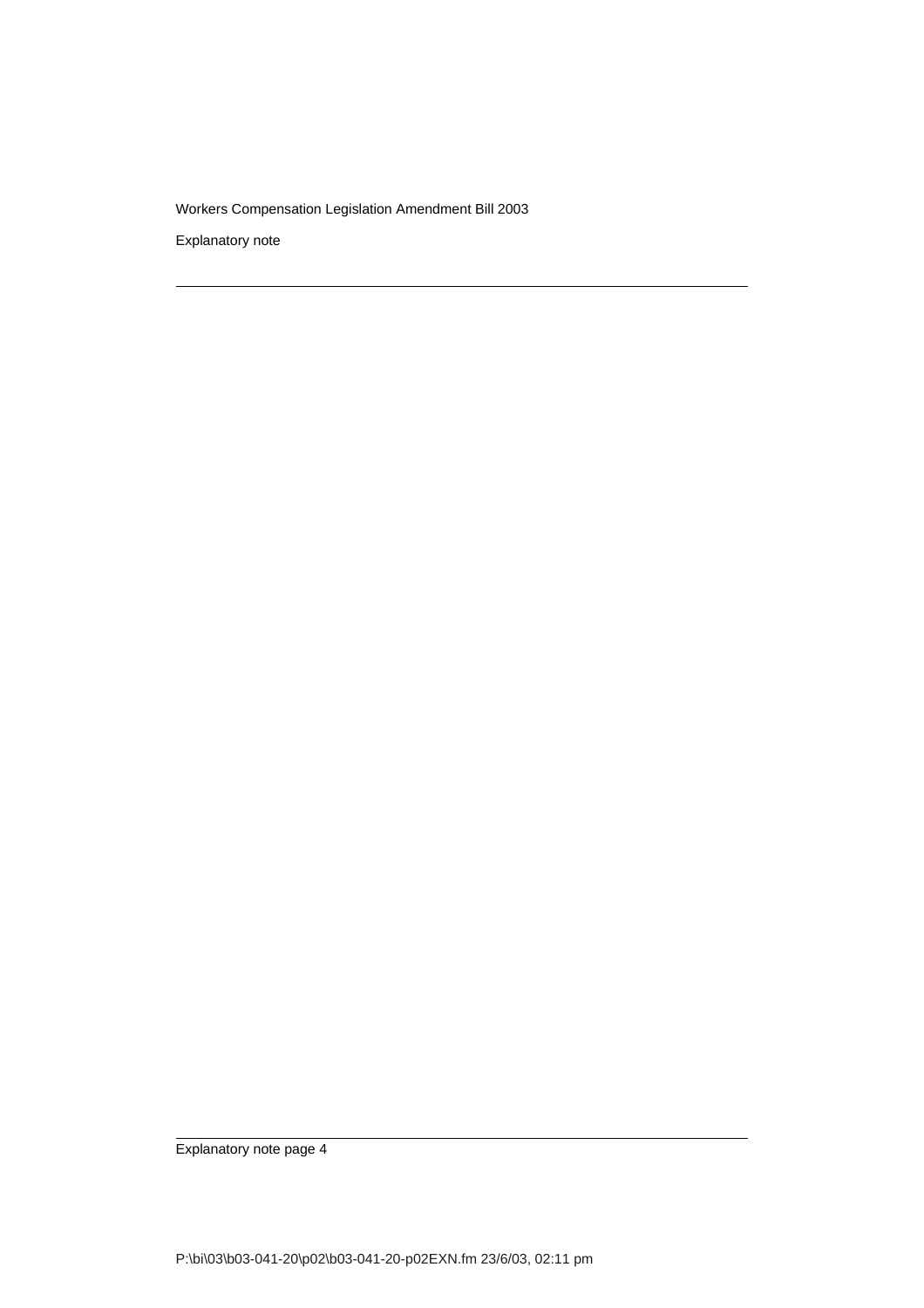First print



New South Wales

# **Workers Compensation Legislation Amendment Bill 2003**

# **Contents**

|                  |    |                                                                                                | Page           |
|------------------|----|------------------------------------------------------------------------------------------------|----------------|
|                  |    | Name of Act                                                                                    | 2              |
|                  | 2  | Commencement                                                                                   | 2              |
|                  | 3  | Amendments                                                                                     | $\overline{2}$ |
| <b>Schedules</b> |    |                                                                                                |                |
|                  |    | Amendment of Workers Compensation Act 1987 No 70                                               | 3              |
|                  | 2  | Amendment of Workplace Injury Management and Workers<br>Compensation Act 1998 No 86            | 5              |
|                  | 3  | Amendment of Occupational Health and Safety Act 2000<br>No 40                                  | 9              |
|                  | 4  | Amendment of Workers' Compensation (Dust Diseases)<br>Act 1942 No 14                           | 13             |
|                  | 5. | Amendment of Workers Compensation (Bush Fire,<br>Emergency and Rescue Services) Act 1987 No 83 | 21             |
|                  |    |                                                                                                |                |

b03-041-20.p02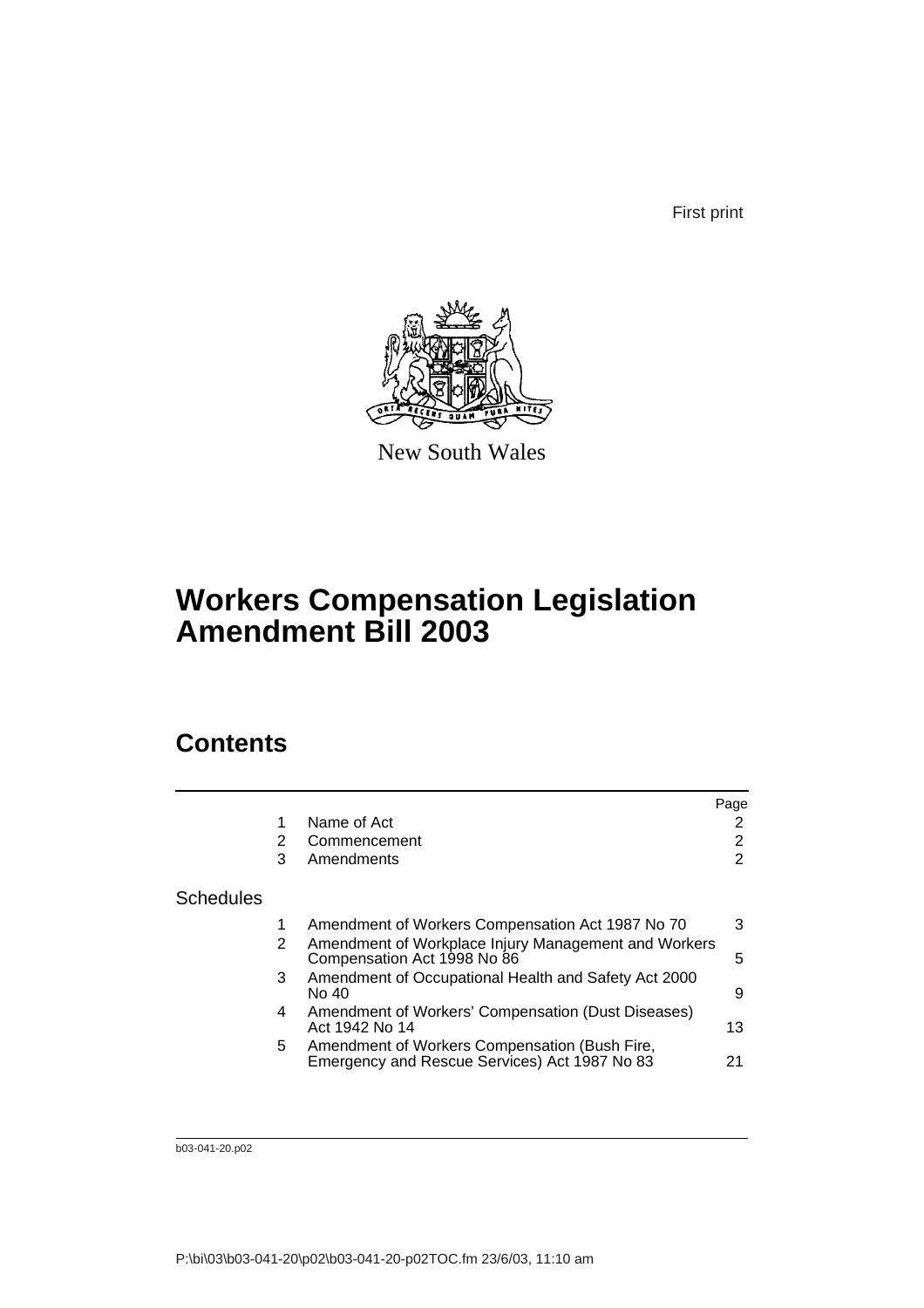**Contents** 

|   |                                                                            | Page |
|---|----------------------------------------------------------------------------|------|
| 6 | Amendment of Workers' Compensation (Dust Diseases)<br>Regulation 1998      | つつ   |
|   | Amendment of Workers Compensation Legislation<br>Amendment Act 2002 No 124 | 23   |

Contents page 2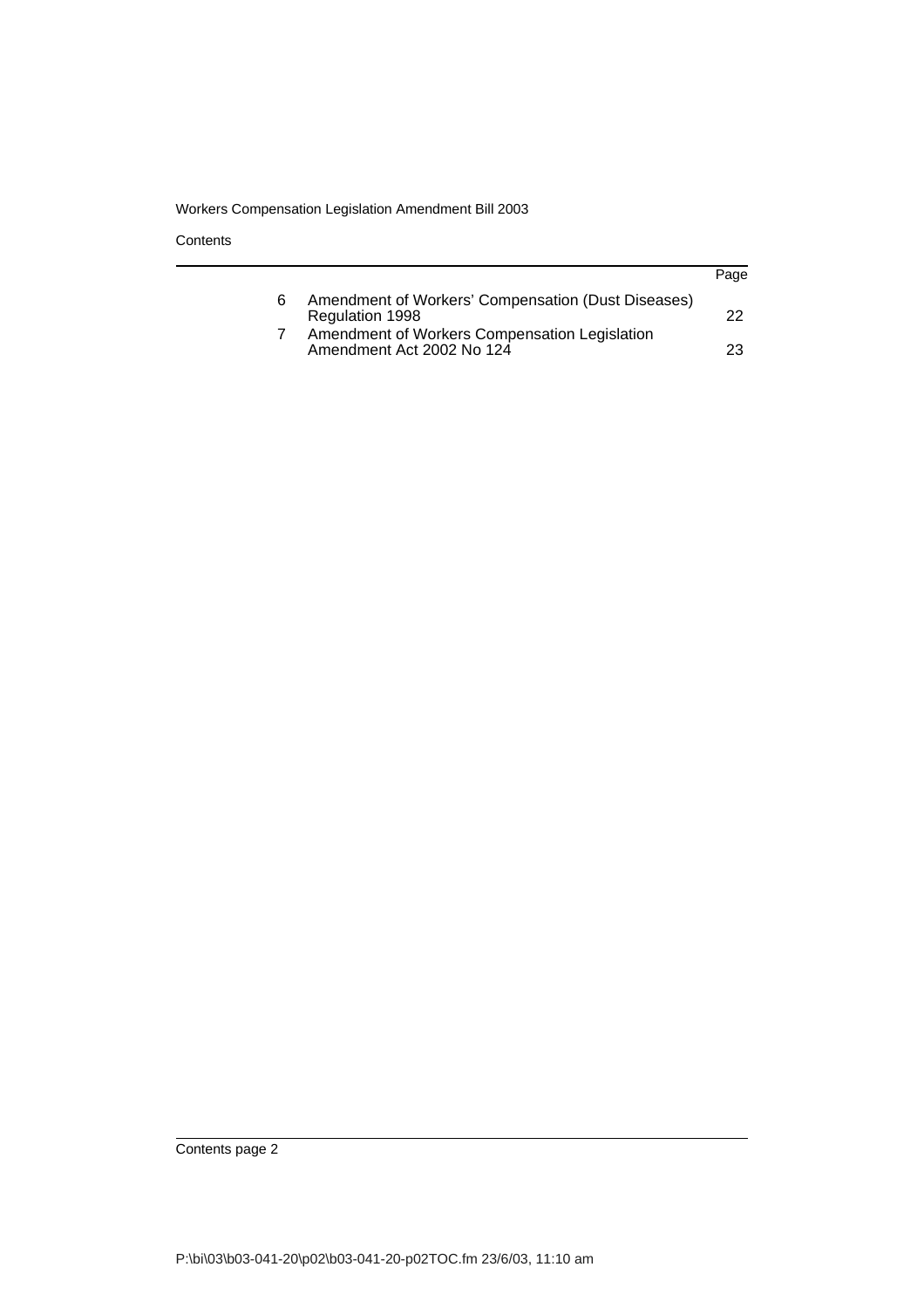

New South Wales

# **Workers Compensation Legislation Amendment Bill 2003**

No , 2003

### **A Bill for**

An Act to amend the *Workers Compensation Act 1987*, the *Workplace Injury Management and Workers Compensation Act 1998* and certain other Acts to make further provision with respect to commencement of proceedings, dust diseases and injury notification; and for other purposes.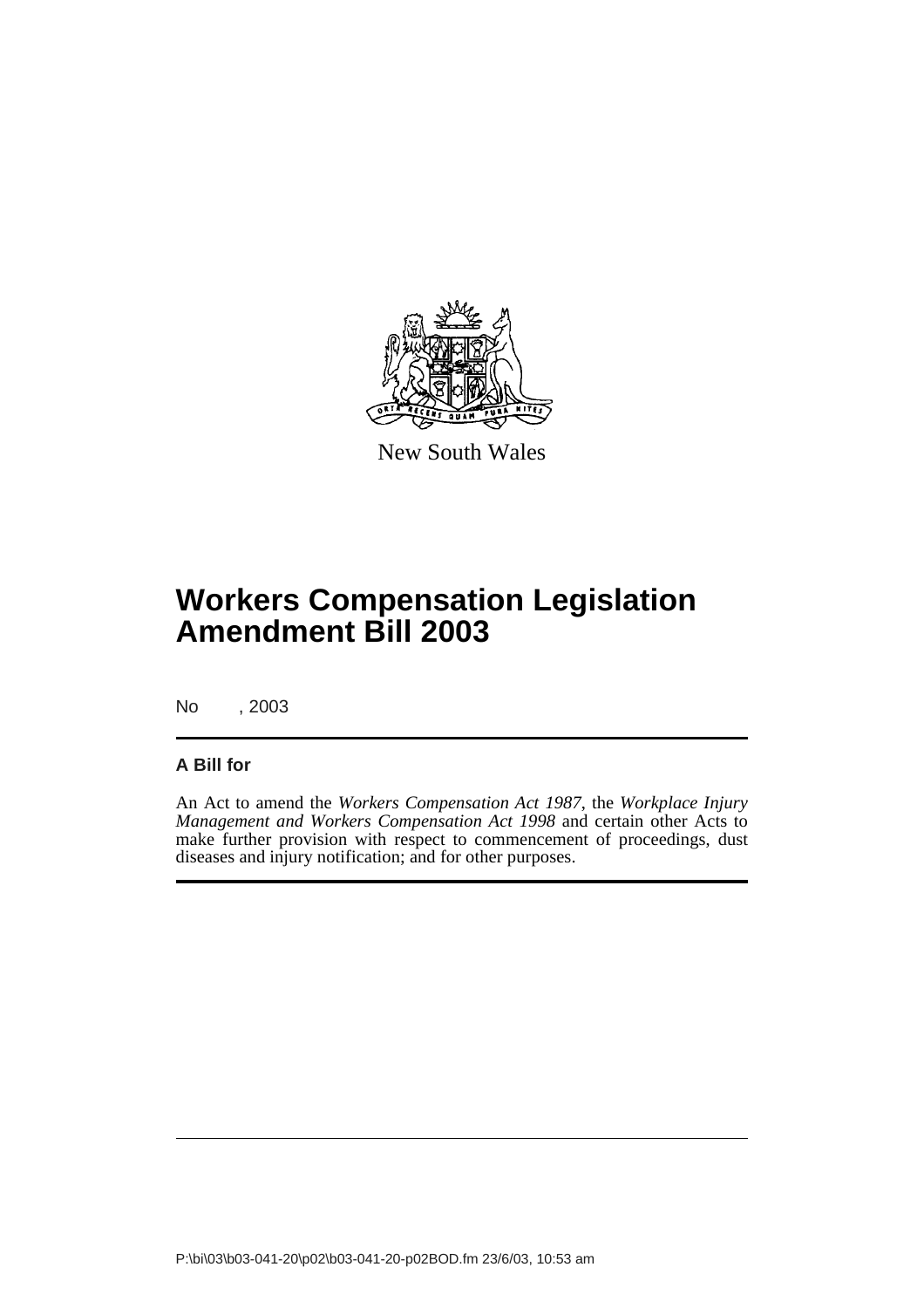<span id="page-7-2"></span><span id="page-7-1"></span><span id="page-7-0"></span>

|   |                     | The Legislature of New South Wales enacts:                                                                            | 1                   |  |  |
|---|---------------------|-----------------------------------------------------------------------------------------------------------------------|---------------------|--|--|
| 1 |                     | Name of Act                                                                                                           | 2                   |  |  |
|   |                     | This Act is the Workers Compensation Legislation Amendment<br>Act 2003.                                               | 3<br>$\overline{a}$ |  |  |
| 2 | <b>Commencement</b> |                                                                                                                       |                     |  |  |
|   | (1)                 | This Act commences on a day or days to be appointed by<br>proclamation.                                               | 6<br>$\overline{7}$ |  |  |
|   | (2)                 | A proclamation under this section may appoint a particular time on<br>a day as the time for commencement on that day. | 8<br>9              |  |  |
| 3 |                     | <b>Amendments</b>                                                                                                     | 10                  |  |  |
|   |                     | The Acts and Regulation specified in the Schedules to this Act are<br>amended as set out in those Schedules.          | 11<br>12            |  |  |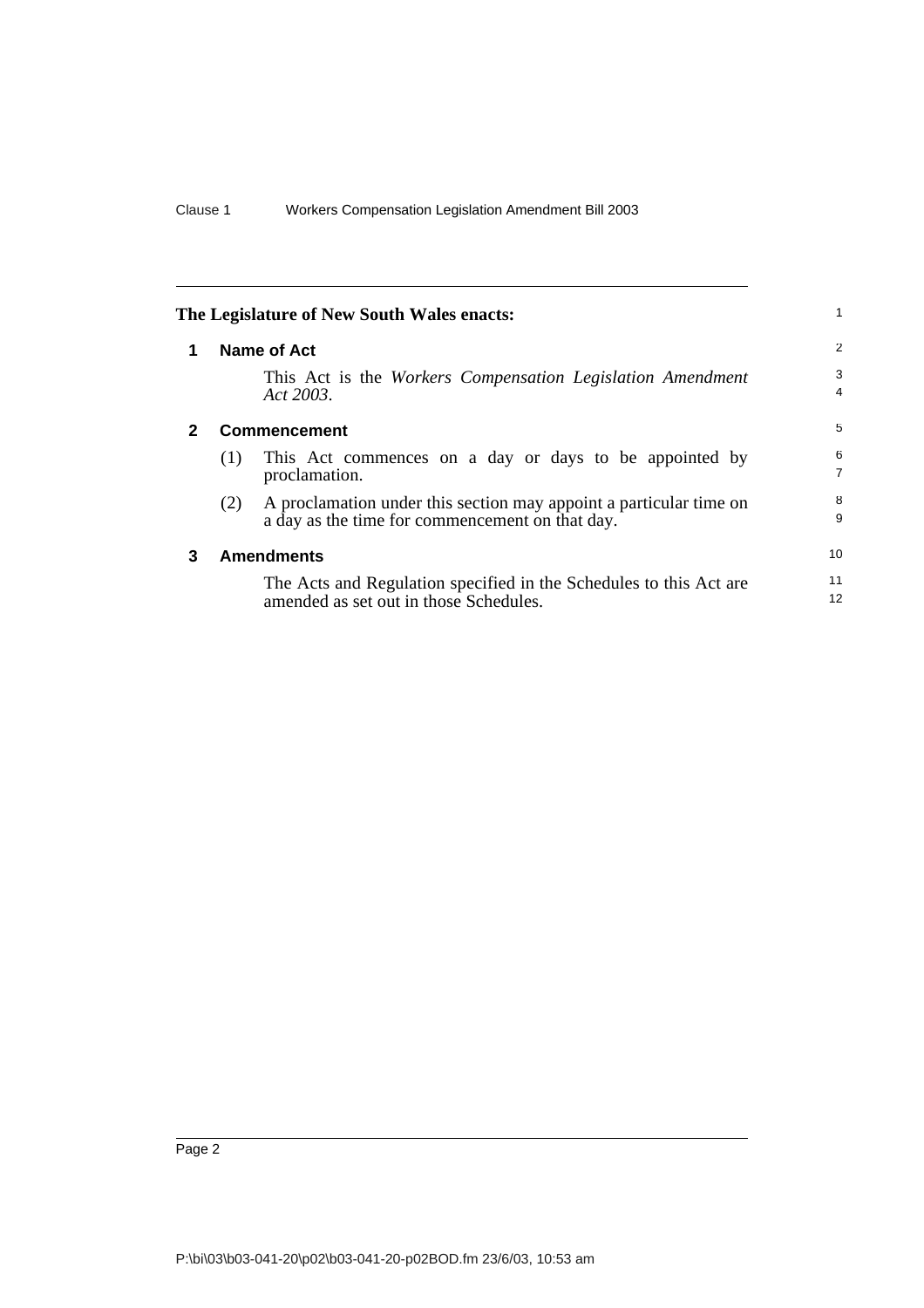Amendment of Workers Compensation Act 1987 No 70 Schedule 1

1 2

## <span id="page-8-0"></span>**Schedule 1 Amendment of Workers Compensation Act 1987 No 70**

| [1]<br><b>Section 87I Payment</b><br>Omit section 87I (2).<br>[2]<br>Section 151DA Time not to run for commencement of proceedings<br>in certain cases<br>Insert before section $151DA(1)(a)$ :                                                                                                                                                                                                                                                                                                                                                                                                                                                                                                                                                                                              | 4<br>5<br>6<br>$\overline{7}$<br>8<br>9<br>10<br>11<br>12<br>13 |
|----------------------------------------------------------------------------------------------------------------------------------------------------------------------------------------------------------------------------------------------------------------------------------------------------------------------------------------------------------------------------------------------------------------------------------------------------------------------------------------------------------------------------------------------------------------------------------------------------------------------------------------------------------------------------------------------------------------------------------------------------------------------------------------------|-----------------------------------------------------------------|
|                                                                                                                                                                                                                                                                                                                                                                                                                                                                                                                                                                                                                                                                                                                                                                                              |                                                                 |
|                                                                                                                                                                                                                                                                                                                                                                                                                                                                                                                                                                                                                                                                                                                                                                                              |                                                                 |
|                                                                                                                                                                                                                                                                                                                                                                                                                                                                                                                                                                                                                                                                                                                                                                                              |                                                                 |
|                                                                                                                                                                                                                                                                                                                                                                                                                                                                                                                                                                                                                                                                                                                                                                                              |                                                                 |
| while the determination of the claim concerned is<br>$\left( a1\right)$<br>delayed as permitted by section 281 of the 1998 Act,<br>but not including delay beyond 2 months after the<br>claimant has provided all relevant particulars about the<br>claim as required by section 281 $(2)$ (b) of that Act, or<br>Note. Delay in determining a claim beyond 2 months is only<br>permitted on the basis that degree of permanent impairment is<br>not fully ascertainable and the insurer has notified the claimant of<br>this. In such a case, paragraph (a) of this subsection can apply (if<br>a dispute about whether degree of permanent impairment is fully<br>ascertainable is the subject of medical assessment) to further<br>prevent time running for the purposes of section 151D. | 14<br>15<br>16<br>17<br>18<br>19<br>20                          |
| [3]<br>Section 151DA (6)                                                                                                                                                                                                                                                                                                                                                                                                                                                                                                                                                                                                                                                                                                                                                                     | 21                                                              |
| Insert after section 151DA (5):                                                                                                                                                                                                                                                                                                                                                                                                                                                                                                                                                                                                                                                                                                                                                              | 22                                                              |
| The President may delegate to a Deputy President any<br>(6)<br>function of the President under this section (except this power<br>of delegation), but only if the President is satisfied that the<br>delegation is necessary to avoid a conflict of interest or the<br>appearance of bias.                                                                                                                                                                                                                                                                                                                                                                                                                                                                                                   | 23<br>24<br>25<br>26<br>27                                      |
| [4]<br>Section 208AA Contributions by employers exiting the managed<br>fund scheme                                                                                                                                                                                                                                                                                                                                                                                                                                                                                                                                                                                                                                                                                                           | 28<br>29                                                        |
| Omit section 208AA (6) (d). Insert instead:                                                                                                                                                                                                                                                                                                                                                                                                                                                                                                                                                                                                                                                                                                                                                  | 30                                                              |
| (d)<br>a licensed insurer must pay to the responsible insurer<br>such amount as the Authority determines to be fair and<br>reasonable,                                                                                                                                                                                                                                                                                                                                                                                                                                                                                                                                                                                                                                                       | 31<br>32<br>33                                                  |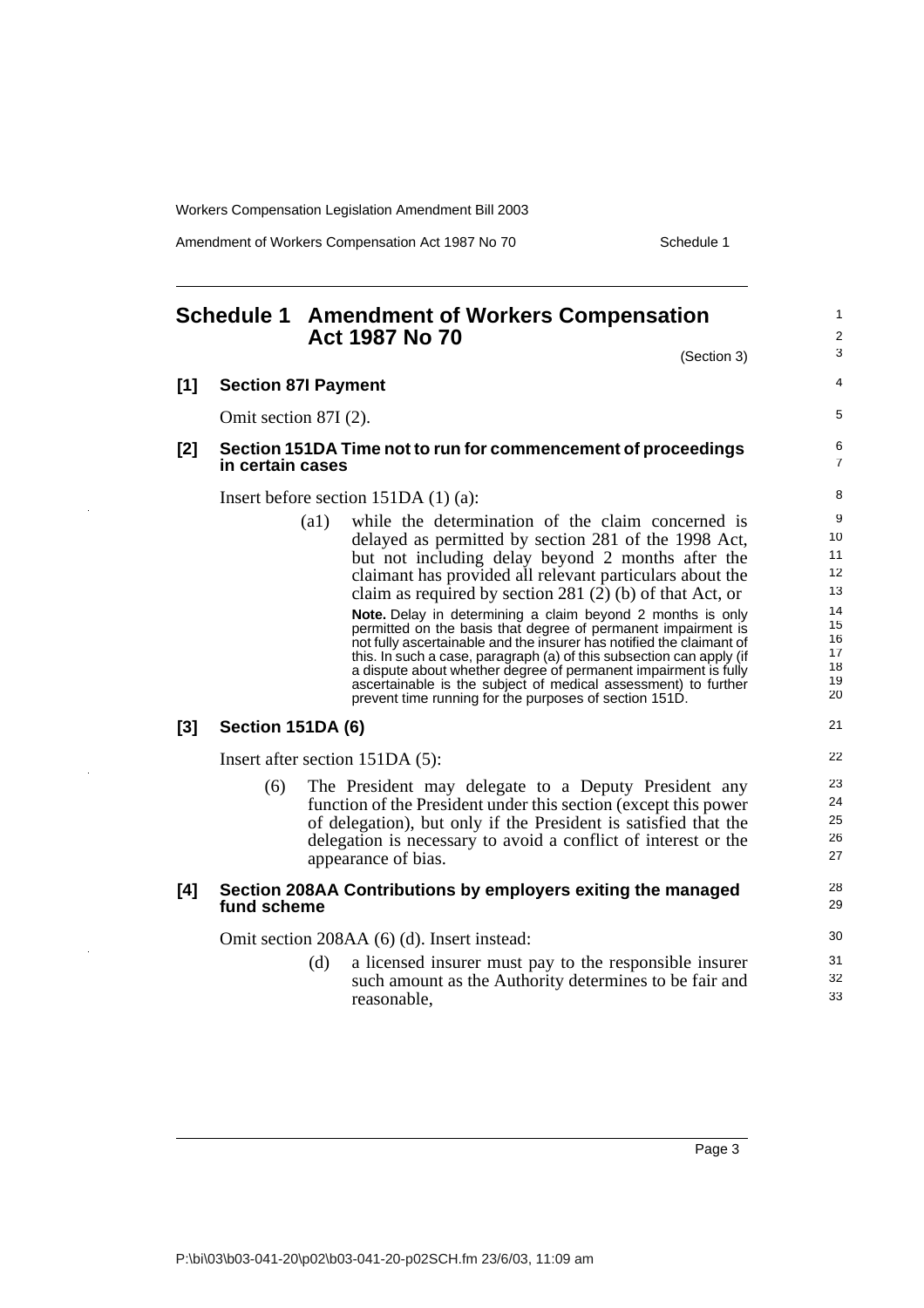Schedule 1 Amendment of Workers Compensation Act 1987 No 70

|                     | Schedule 6 Savings transitional and other provisions, Part 18F                                        | $\mathbf{1}$        |
|---------------------|-------------------------------------------------------------------------------------------------------|---------------------|
| Insert as Part 18F: |                                                                                                       | $\overline{2}$      |
| <b>Part 18F</b>     | Provisions consequent on enactment of<br>2003 amending Act                                            | 3<br>4              |
| $\mathbf 1$         | <b>Definition</b>                                                                                     | 5                   |
|                     | In this Part:                                                                                         | 6                   |
|                     | 2003 amending Act means the Workers Compensation<br>Legislation Amendment Act 2003.                   | $\overline{7}$<br>8 |
| $\mathbf{2}$        | <b>Requirement to produce records</b>                                                                 | 9                   |
|                     | A requirement imposed under section 238 (2) (h) of the 1998                                           | 10                  |
|                     | Act before the repeal of that paragraph by the 2003 amending                                          | 11                  |
|                     | Act continues to have effect as if that paragraph had not been<br>repealed.                           | 12<br>13            |
| 3                   | Reinstatement of costs provision in regulations                                                       | 14                  |
|                     | The amendments made to the Workers Compensation                                                       | 15                  |
|                     | (General) Regulation 1995 by the Workers Compensation                                                 | 16                  |
|                     | (General) Further Amendment (Costs in Compensation                                                    | 17                  |
|                     | <i>Matters</i> ) <i>Regulation 2003</i> are taken to have had effect on and<br>from 28 February 2003. | 18<br>19            |
| 4                   | <b>General operation of amendments</b>                                                                | 20                  |
|                     | Except as provided by this Part or the regulations, an                                                | 21                  |
|                     | amendment made to this Act or the 1998 Act by the 2003<br>amending Act does not apply in respect of:  | 22<br>23            |
|                     | proceedings commenced in the Commission before the<br>(a)<br>commencement of the amendment, or        | 24<br>25            |
|                     | claim for compensation made before<br>(b)<br>the<br>a<br>commencement of the amendment, or            | 26<br>27            |
|                     | an injury received before the commencement of the<br>(c)<br>amendment.                                | 28<br>29            |
| Schedule 6, Part 20 |                                                                                                       | 30                  |
|                     | Insert at the end of clause $1(1)$ :                                                                  | 31                  |
|                     | <b>Workers Compensation Legislation Amendment Act 2003</b>                                            | 32                  |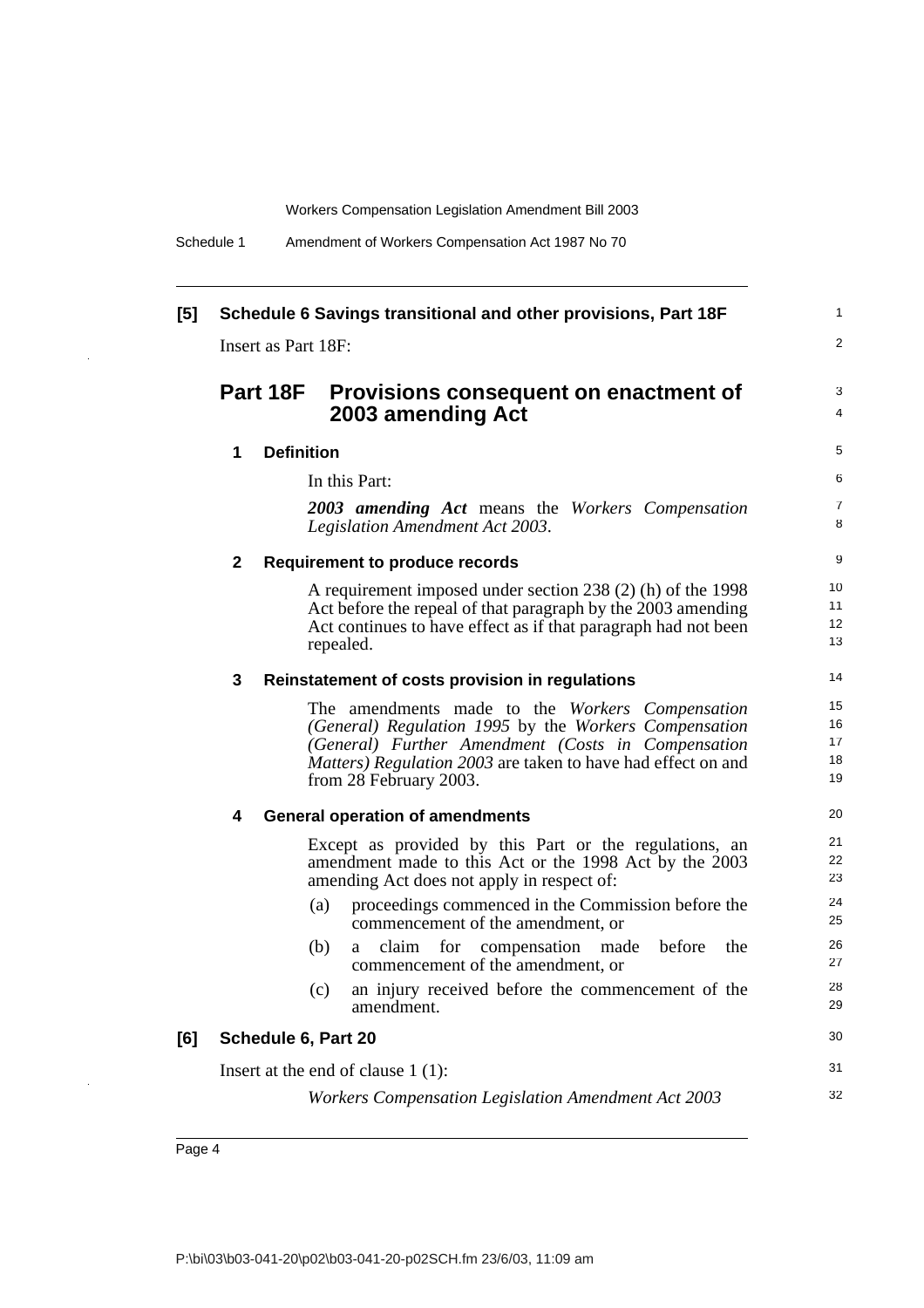Amendment of Workplace Injury Management and Workers Compensation Act 1998 No 86 Schedule 2

## <span id="page-10-0"></span>**Schedule 2 Amendment of Workplace Injury Management and Workers Compensation Act 1998 No 86**

|     |                                |     | <b>Act 1998 No 86</b>                                                                                                                                                                                                                                                                                | 3                                    |
|-----|--------------------------------|-----|------------------------------------------------------------------------------------------------------------------------------------------------------------------------------------------------------------------------------------------------------------------------------------------------------|--------------------------------------|
|     |                                |     | (Section 3)                                                                                                                                                                                                                                                                                          | 4                                    |
| [1] |                                |     | Section 44 Early notification of workplace injury                                                                                                                                                                                                                                                    | $\sqrt{5}$                           |
|     | Insert after section $44(4)$ : |     |                                                                                                                                                                                                                                                                                                      | 6                                    |
|     | (5)                            |     | The regulations under section 160 of the 1987 Act may make<br>provision for the prescribed excess amount applicable to an<br>employer under that section to vary according to the time<br>within which the employer notifies the insurer concerned that<br>a worker has received a workplace injury. | $\overline{7}$<br>8<br>9<br>10<br>11 |
| [2] |                                |     | <b>Section 142 Regulation of advertising</b>                                                                                                                                                                                                                                                         | 12                                   |
|     | $142(1)$ .                     |     | Insert "or claims for work injury damages" after "this Act" in section                                                                                                                                                                                                                               | 13<br>14                             |
| [3] | <b>Authority</b>               |     | Section 238 Powers of entry and inspection by officers of                                                                                                                                                                                                                                            | 15<br>16                             |
|     | Omit section $238(2)$ (h).     |     |                                                                                                                                                                                                                                                                                                      | 17                                   |
| [4] | evidence                       |     | Section 238AA Power to obtain information, documents and                                                                                                                                                                                                                                             | 18<br>19                             |
|     | 238AA (1).                     |     | Insert "or the regulations under those Acts" after "1987 Act" in section                                                                                                                                                                                                                             | 20<br>21                             |
| [5] | Section 238AA (8)              |     |                                                                                                                                                                                                                                                                                                      | 22                                   |
|     |                                |     | Insert after section 238AA (7):                                                                                                                                                                                                                                                                      | 23                                   |
|     | (8)                            |     | A person must not:                                                                                                                                                                                                                                                                                   | 24                                   |
|     |                                | (a) | without reasonable excuse, refuse or fail to comply with<br>a requirement under this section, or                                                                                                                                                                                                     | 25<br>26                             |
|     |                                | (b) | in purported compliance with a requirement under this<br>section, give information or evidence or produce a<br>document knowing it to be false or misleading in a<br>material particular.                                                                                                            | 27<br>28<br>29<br>30                 |
|     |                                |     | Maximum penalty: 100 penalty units.                                                                                                                                                                                                                                                                  | 31                                   |

Page 5

1 2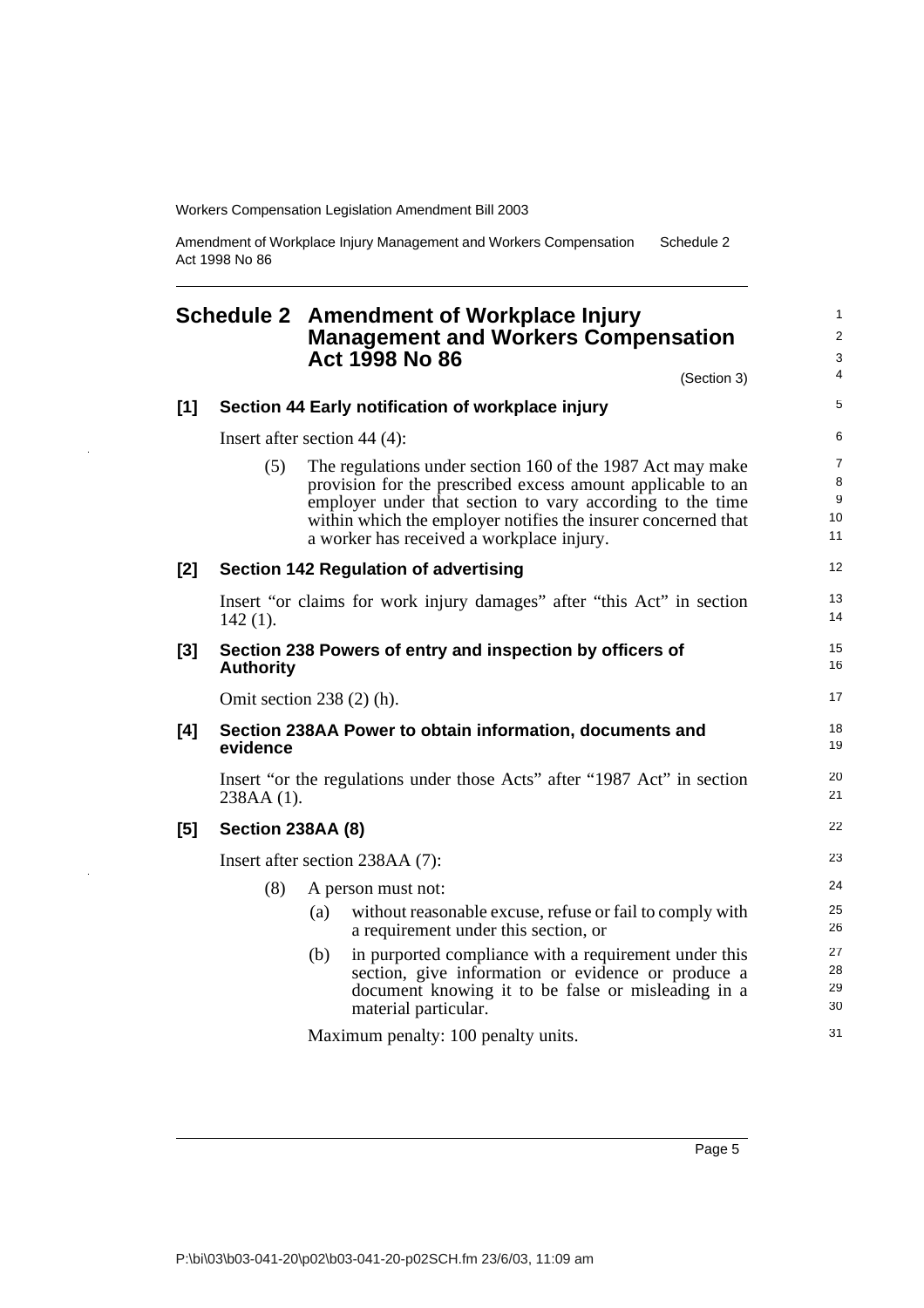Schedule 2 Amendment of Workplace Injury Management and Workers Compensation Act 1998 No 86

#### **[6] Section 238B** Omit the section. Insert instead: **238B Protection from incrimination** (1) **Self-incrimination not an excuse** A person is not excused from a requirement under section 238 or 238AA to produce a document, record or statement, to give information or evidence or to answer a question on the ground that the document, record, statement, information, evidence or answer might incriminate the person or make the person liable to a penalty. (2) **Answer, information or evidence not admissible if objection made** However, any answer, information or evidence given by a natural person in compliance with a requirement under section 238 or 238AA is not admissible in evidence against the person in criminal proceedings (except proceedings for an offence under section 238 or 238AA) if: (a) the person objected at the time to doing so on the ground that it might incriminate the person, or (b) the person was not warned at an appropriate time that the person may object to giving the answer, information or evidence on the ground that it might incriminate the person. (3) **Appropriate time for giving warning about incrimination** An *appropriate time* for warning a person as referred to in subsection  $(2)$  (b) is any of the following times: (a) the time when the requirement to give the answer, information or evidence is made, (b) in the case of evidence required to be given when appearing before an authorised officer, any time after the start of the appearance before the authorised officer, (c) at or about the time immediately before the person gives the answer, information or evidence. 1  $\overline{2}$ 3 4 5 6 7 8 9 10 11 12 13 14 15 16 17 18 19 20 21 22 23 24 25 26 27 28 29 30 31 32 33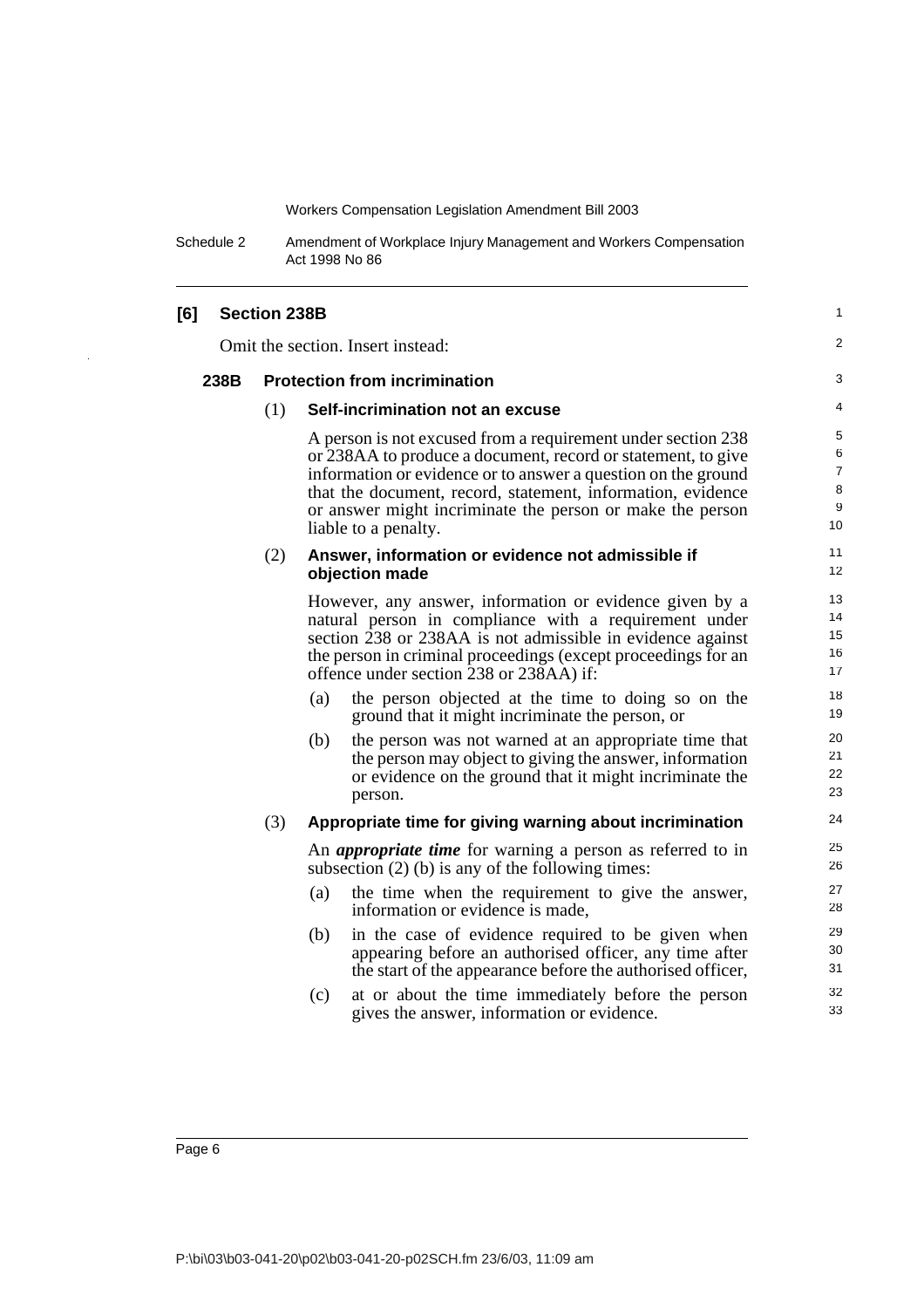Amendment of Workplace Injury Management and Workers Compensation Act 1998 No 86 Schedule 2

|       | (4)                     | Documents, records or statements admissible                                                                                                                                                                                                                                                  | 1                                           |
|-------|-------------------------|----------------------------------------------------------------------------------------------------------------------------------------------------------------------------------------------------------------------------------------------------------------------------------------------|---------------------------------------------|
|       |                         | Any document, record or statement produced by a person in<br>compliance with a requirement under section 238 or 238AA<br>is not inadmissible in evidence against the person in criminal<br>proceedings on the ground that the document, record or<br>statement might incriminate the person. | $\overline{\mathbf{c}}$<br>3<br>4<br>5<br>6 |
|       | (5)                     | <b>Further information</b>                                                                                                                                                                                                                                                                   | 7                                           |
|       |                         | Further information obtained as a result of a document, record<br>or statement produced or information, evidence or answer<br>given in compliance with a requirement under section 238 or<br>238AA is not inadmissible on the ground:                                                        | 8<br>9<br>10<br>11                          |
|       |                         | (a)<br>that the document, record, statement, information,<br>evidence or answer had to be produced or given, or                                                                                                                                                                              | 12<br>13                                    |
|       |                         | that the document, record, statement, information,<br>(b)<br>evidence or answer might incriminate the person.                                                                                                                                                                                | 14<br>15                                    |
| $[7]$ |                         | Section 323 Deduction for previous injury or pre-existing<br>condition or abnormality                                                                                                                                                                                                        | 16<br>17                                    |
|       | Omit section $323(5)$ . |                                                                                                                                                                                                                                                                                              | 18                                          |
| [8]   |                         | Section 351 Reference of question of law on compensation claim<br>to Commission constituted by Presidential member                                                                                                                                                                           | 19<br>20                                    |
|       |                         | Insert after section $351(7)$ :                                                                                                                                                                                                                                                              | 21                                          |
|       | (8)                     | The President may delegate to a Deputy President any<br>function of the President under this section (except this power<br>of delegation), but only if the President is satisfied that the<br>delegation is necessary to avoid a conflict of interest or the<br>appearance of bias.          | 22<br>23<br>24<br>25<br>26                  |
| [9]   |                         | Section 363 Control and direction of members of Commission                                                                                                                                                                                                                                   | 27                                          |
|       | Omit the section.       |                                                                                                                                                                                                                                                                                              | 28                                          |
|       |                         |                                                                                                                                                                                                                                                                                              |                                             |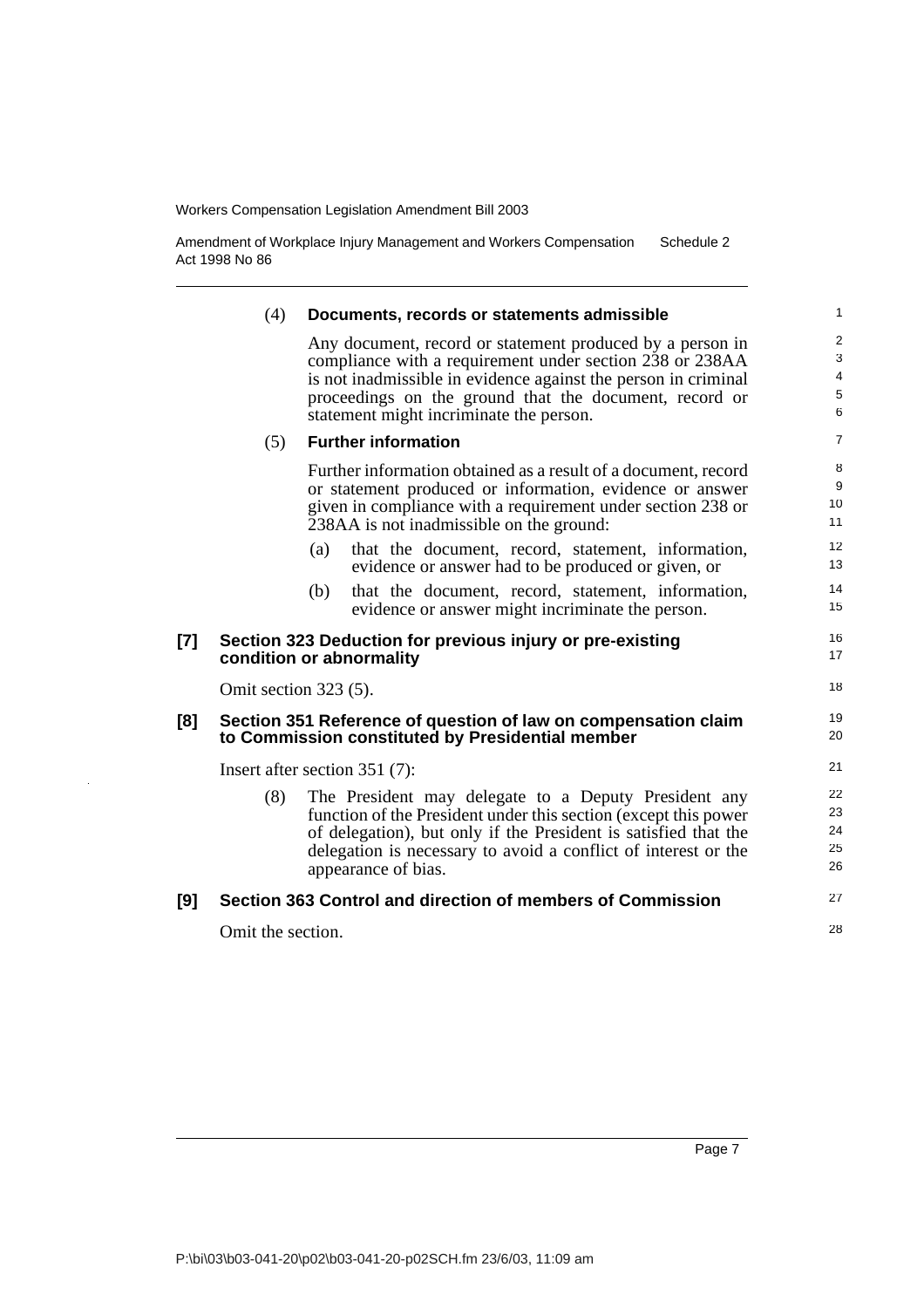Schedule 2 Amendment of Workplace Injury Management and Workers Compensation Act 1998 No 86

| $[10]$ | <b>Section 372</b> |                        |                                                                                                                                                                                                                                                                                                                  |                            |  |
|--------|--------------------|------------------------|------------------------------------------------------------------------------------------------------------------------------------------------------------------------------------------------------------------------------------------------------------------------------------------------------------------|----------------------------|--|
|        |                    |                        | Omit the section. Insert instead:                                                                                                                                                                                                                                                                                | 2                          |  |
|        | 372                |                        | <b>Control and direction of members of Commission</b>                                                                                                                                                                                                                                                            | 3                          |  |
|        |                    | (1)                    | The members of the Commission other than the Arbitrators<br>are, in the exercise of their functions, subject to the general<br>control and direction of the President.                                                                                                                                           | 4<br>5<br>6                |  |
|        |                    | (2)                    | Arbitrators are, in the exercise of their functions, subject to<br>the general control and direction of the Registrar.                                                                                                                                                                                           | 7<br>8                     |  |
| $[11]$ |                    |                        | <b>Section 374 Staff and facilities</b>                                                                                                                                                                                                                                                                          | 9                          |  |
|        | $374(1)$ .         |                        | Omit "Part 2 of the <i>Public Sector Management Act 1988</i> " from section                                                                                                                                                                                                                                      | 10<br>11                   |  |
|        |                    |                        | Insert instead "Chapter 2 of the <i>Public Sector Employment and</i><br>Management Act 2002".                                                                                                                                                                                                                    | 12<br>13                   |  |
| [12]   |                    | <b>Section 374 (3)</b> |                                                                                                                                                                                                                                                                                                                  | 14                         |  |
|        |                    |                        | Omit "Public Sector Management Act 1988".                                                                                                                                                                                                                                                                        | 15                         |  |
|        |                    |                        | Insert instead "Public Sector Employment and Management Act 2002".                                                                                                                                                                                                                                               | 16                         |  |
| $[13]$ |                    |                        | Section 374 (5) and (6)                                                                                                                                                                                                                                                                                          | 17                         |  |
|        |                    |                        | Insert after section $374(4)$ :                                                                                                                                                                                                                                                                                  | 18                         |  |
|        |                    | (5)                    | The Department Head of the Department in which staff of the<br>Commission are employed may delegate to the Registrar any<br>of the Department Head's functions under the <i>Public Sector</i><br><i>Employment and Management Act 2002</i> with respect to those<br>staff (other than this power of delegation). | 19<br>20<br>21<br>22<br>23 |  |
|        |                    | (6)                    | For the purposes of section 12 of the Public Finance and<br>Audit Act 1983, the Registrar is taken to be an officer of the<br>Department in which staff of the Commission are employed.                                                                                                                          | 24<br>25<br>26             |  |
| $[14]$ |                    | proceedings            | Section 375 Constitution of Commission for particular                                                                                                                                                                                                                                                            | 27<br>28                   |  |
|        |                    |                        | Insert after section 375 (3):                                                                                                                                                                                                                                                                                    | 29                         |  |
|        |                    | (4)                    | The Registrar does not constitute, and does not exercise<br>functions as, the Commission (except when acting as an<br>Arbitrator pursuant to the Registrar's power to exercise the<br>functions of an Arbitrator).                                                                                               | 30<br>31<br>32<br>33       |  |

Page 8

l,

l,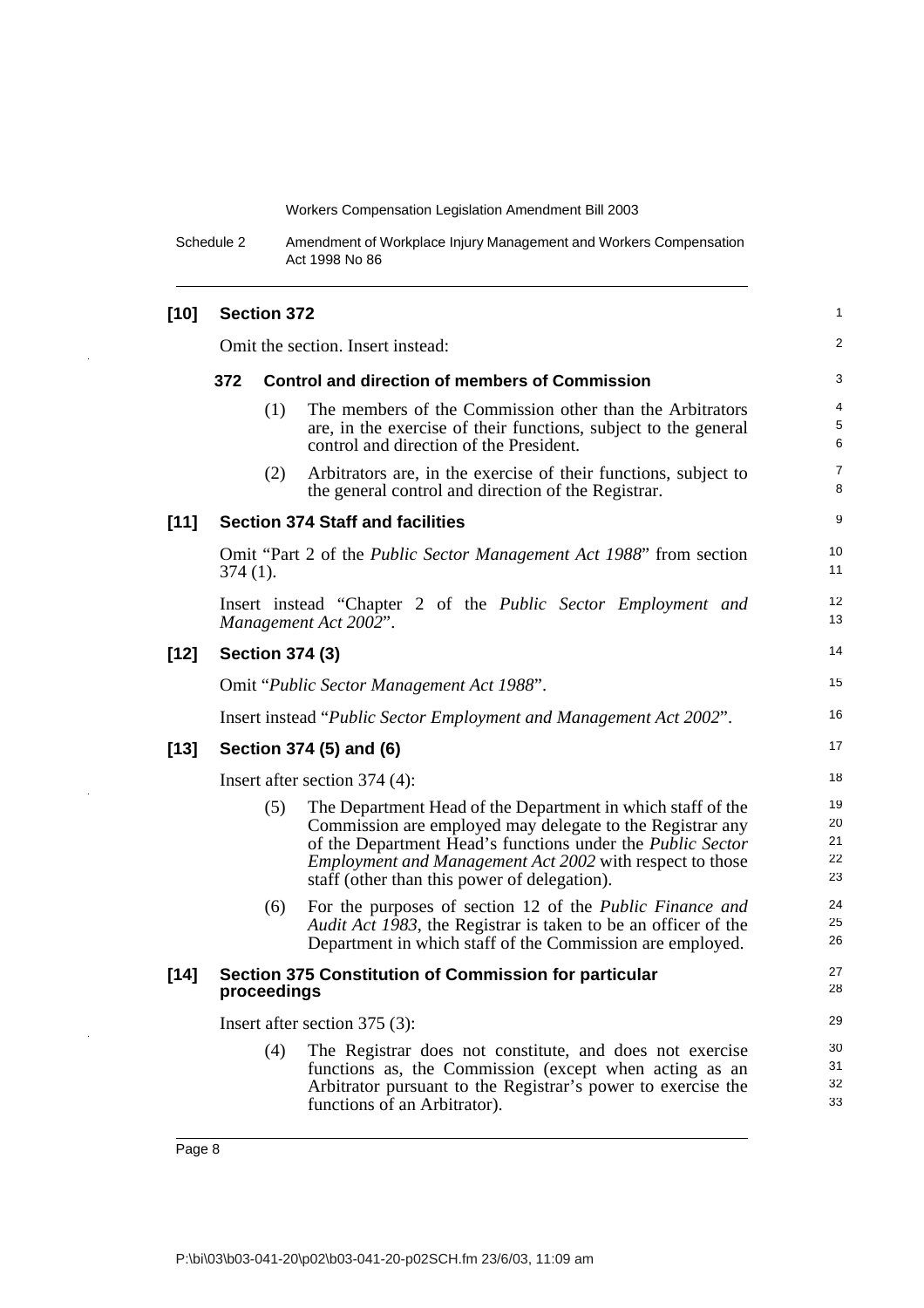Amendment of Occupational Health and Safety Act 2000 No 40 Schedule 3

<span id="page-14-0"></span>

|       |     | Schedule 3 Amendment of Occupational Health and<br>Safety Act 2000 No 40 |                                                                                                                                                                       | $\mathbf{1}$<br>$\overline{c}$<br>3 |
|-------|-----|--------------------------------------------------------------------------|-----------------------------------------------------------------------------------------------------------------------------------------------------------------------|-------------------------------------|
|       |     |                                                                          | (Section 3)                                                                                                                                                           | 4                                   |
| [1]   |     | <b>Section 39A</b>                                                       |                                                                                                                                                                       |                                     |
|       |     |                                                                          | Insert after section 39:                                                                                                                                              | 5                                   |
|       | 39A |                                                                          | Civil liability under regulations                                                                                                                                     | 6                                   |
|       |     |                                                                          | The regulations may provide that nothing in a specified<br>provision or provisions of the regulations is to be construed:                                             | $\overline{7}$<br>8                 |
|       |     |                                                                          | as conferring a right of action in any civil proceedings<br>(a)<br>in respect of any contravention, whether by act or<br>omission, of the provision or provisions, or | 9<br>10<br>11                       |
|       |     |                                                                          | as conferring a defence to an action in any civil<br>(b)<br>proceedings or as otherwise affecting a right of action<br>in any civil proceedings,                      | 12<br>13<br>14                      |
|       |     |                                                                          | but the failure of the regulations to so provide in respect of a<br>provision is not to be construed as conferring such a right of<br>action or defence.              | 15<br>16<br>17                      |
| $[2]$ |     |                                                                          | <b>Section 65 Protection from incrimination</b>                                                                                                                       | 18                                  |
|       |     |                                                                          | Omit "on that occasion" from section $65(2)$ (b).                                                                                                                     | 19                                  |
|       |     |                                                                          | Insert instead "at an appropriate time".                                                                                                                              | 20                                  |
| $[3]$ |     |                                                                          | Section 65 (2A)                                                                                                                                                       | 21                                  |
|       |     |                                                                          | Insert after section $65$ (2):                                                                                                                                        | 22                                  |
|       |     | (2A)                                                                     | Appropriate time for giving warning about incrimination                                                                                                               | 23                                  |
|       |     |                                                                          | An <i>appropriate time</i> for warning a person as referred to in<br>subsection $(2)$ (b) is any of the following times:                                              | 24<br>25                            |
|       |     |                                                                          | (a)<br>the time when the requirement to make the statement or<br>to give or furnish the answer or information is made,                                                | 26<br>27                            |
|       |     |                                                                          | in the case of evidence required to be given when<br>(b)<br>appearing before an inspector, any time after the start of<br>the appearance before the inspector,        | 28<br>29<br>30                      |
|       |     |                                                                          | at or about the time immediately before the person<br>(c)<br>makes the statement or gives or furnishes the answer or<br>information.                                  | 31<br>32<br>33                      |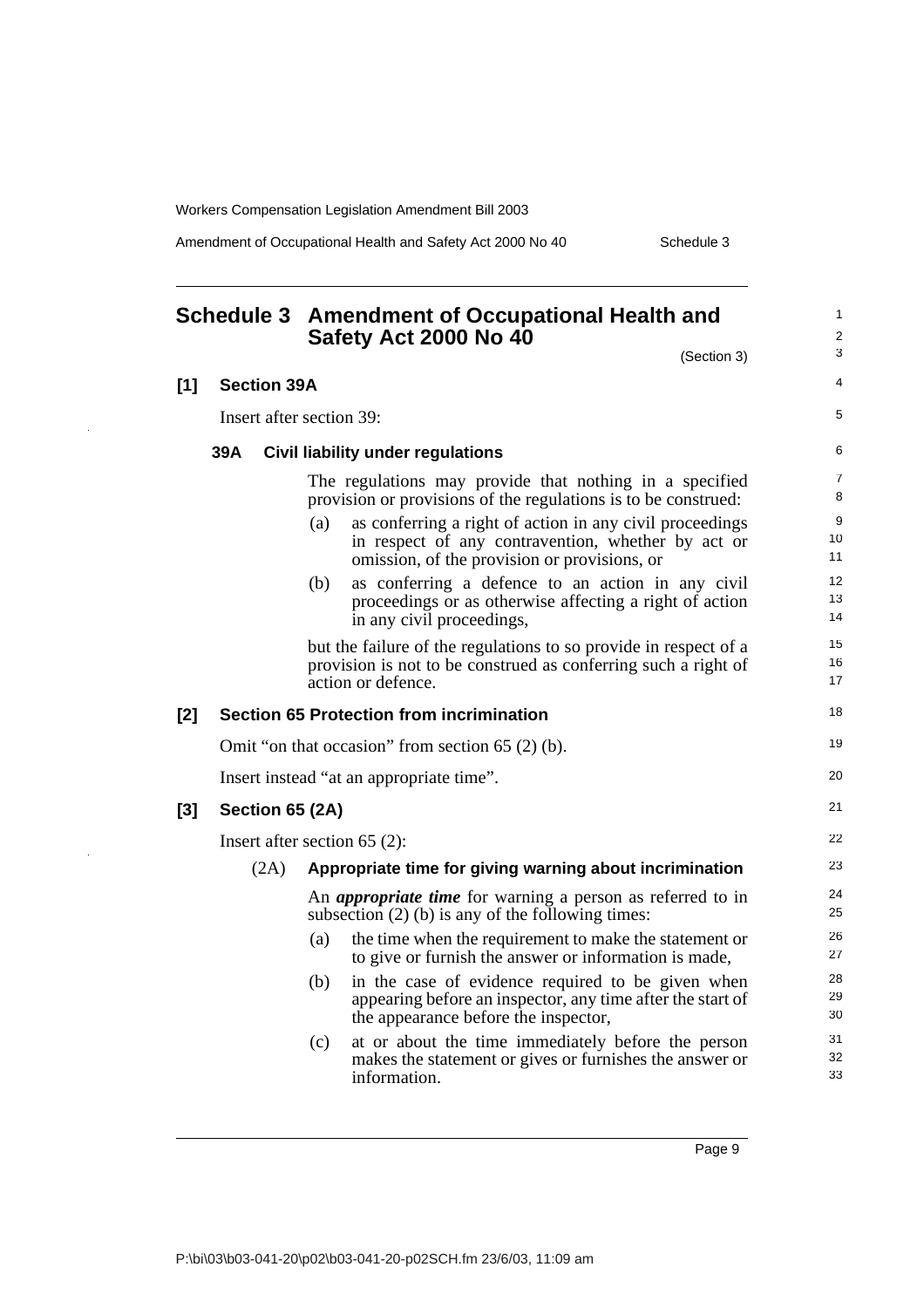Schedule 3 Amendment of Occupational Health and Safety Act 2000 No 40

| [4]    |                             |     | Part 5, Division 4, heading                                                                                                                                      | 1              |
|--------|-----------------------------|-----|------------------------------------------------------------------------------------------------------------------------------------------------------------------|----------------|
|        |                             |     | Omit the heading. Insert instead:                                                                                                                                | $\overline{c}$ |
|        | <b>Division 4</b>           |     | Incidents at places of work                                                                                                                                      | 3              |
| [5]    |                             |     | <b>Section 86 Notification of incidents</b>                                                                                                                      | 4              |
|        |                             |     | Omit "occurrences" from section 86 (1).                                                                                                                          | 5              |
|        | Insert instead "incidents". |     |                                                                                                                                                                  | 6              |
| [6]    | Section 86 (1) (a) and (b)  |     |                                                                                                                                                                  | 7              |
|        |                             |     | Omit the paragraphs. Insert instead:                                                                                                                             | 8              |
|        |                             | (a) | any serious incident at the place of work (as referred to<br>in section 87),                                                                                     | 9<br>10        |
|        |                             | (b) | any incident occurring at or in relation to the place of<br>work that the regulations declare to be an incident that<br>is required to be notified to WorkCover. | 11<br>12<br>13 |
| $[7]$  | <b>Section 86 (2)</b>       |     |                                                                                                                                                                  | 14             |
|        |                             |     | Omit the subsection. Insert instead:                                                                                                                             | 15             |
|        | (2)                         |     | Any such notice must be given:                                                                                                                                   | 16             |
|        |                             | (a) | as soon as practicable (but not later than 7 days) after<br>the occupier becomes aware of the incident, and                                                      | 17<br>18       |
|        |                             | (b) | in the manner and form required by the regulations.                                                                                                              | 19             |
| [8]    | <b>Section 86 (3)</b>       |     |                                                                                                                                                                  | 20             |
|        |                             |     | Omit "a non-disturbance occurrence". Insert instead "a serious incident".                                                                                        | 21             |
| [9]    | Section 86 (3) (b)          |     |                                                                                                                                                                  | 22             |
|        |                             |     | Omit "(for example, by telephone or facsimile)".                                                                                                                 | 23             |
| $[10]$ | <b>Section 86 (3)</b>       |     |                                                                                                                                                                  | 24             |
|        |                             |     | Omit "the occurrence" wherever occurring. Insert instead "the incident".                                                                                         | 25             |

Page 10

J.

J.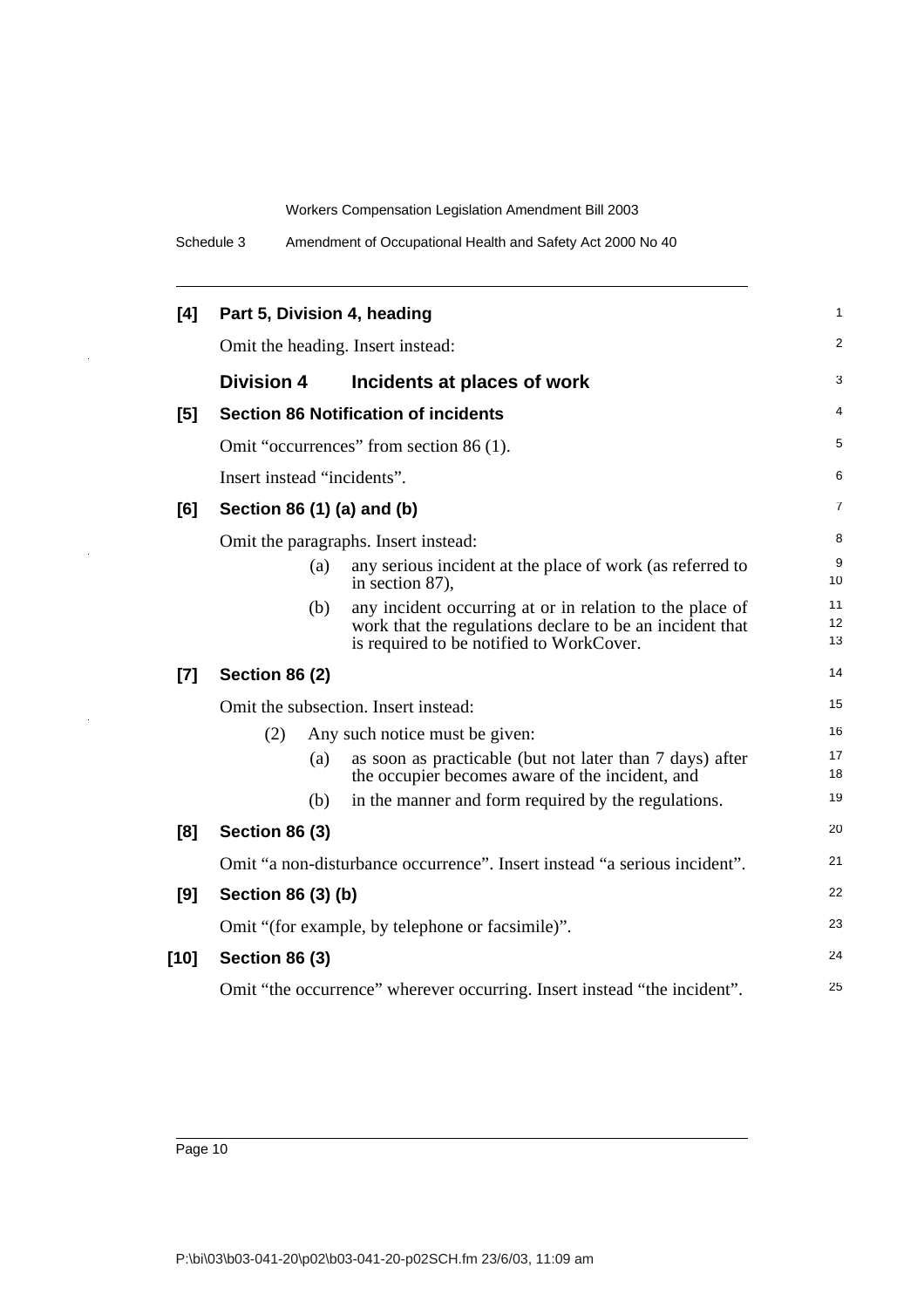$\overline{a}$ 

 $\bar{z}$ 

| Amendment of Occupational Health and Safety Act 2000 No 40 | Schedule 3 |
|------------------------------------------------------------|------------|
|------------------------------------------------------------|------------|

| $[11]$ | Section 86 (3A)                                                                                |                                                                                                                                                                                                                                                            |                                                                                                                                                                         |                       |  |
|--------|------------------------------------------------------------------------------------------------|------------------------------------------------------------------------------------------------------------------------------------------------------------------------------------------------------------------------------------------------------------|-------------------------------------------------------------------------------------------------------------------------------------------------------------------------|-----------------------|--|
|        | Insert after section 86 $(3)$ :                                                                |                                                                                                                                                                                                                                                            |                                                                                                                                                                         |                       |  |
|        | (3A)                                                                                           | Despite subsection $(1)$ , an occupier is not required to give<br>notice under this section if the occupier has given notice of the<br>incident in accordance with section 44 (2) of the Workplace<br>Injury Management and Workers Compensation Act 1998. | 3<br>4<br>5<br>6                                                                                                                                                        |                       |  |
| $[12]$ | Section 87 Non-disturbance of plant involved in serious incidents<br>(and of surrounding area) |                                                                                                                                                                                                                                                            |                                                                                                                                                                         | $\boldsymbol{7}$<br>8 |  |
|        |                                                                                                |                                                                                                                                                                                                                                                            | Omit section 87 (1). Insert instead:                                                                                                                                    | $\boldsymbol{9}$      |  |
|        | (1)                                                                                            |                                                                                                                                                                                                                                                            | In this section:                                                                                                                                                        | 10                    |  |
|        |                                                                                                |                                                                                                                                                                                                                                                            | serious incident means:                                                                                                                                                 | 11                    |  |
|        |                                                                                                | (a)                                                                                                                                                                                                                                                        | an incident that has resulted in a person being killed, or                                                                                                              | 12                    |  |
|        |                                                                                                | (b)                                                                                                                                                                                                                                                        | any other incident prescribed by the regulations for the<br>purposes of this definition.                                                                                | 13<br>14              |  |
| $[13]$ | <b>Section 87 (2)</b>                                                                          |                                                                                                                                                                                                                                                            |                                                                                                                                                                         | 15                    |  |
|        | "serious incident".                                                                            |                                                                                                                                                                                                                                                            | Omit "non-disturbance occurrence" wherever occurring. Insert instead                                                                                                    | 16<br>17              |  |
| $[14]$ | <b>Section 87 (5)</b>                                                                          |                                                                                                                                                                                                                                                            |                                                                                                                                                                         |                       |  |
|        | Omit "occurrence" wherever occurring. Insert instead "incident".                               |                                                                                                                                                                                                                                                            |                                                                                                                                                                         |                       |  |
| $[15]$ | <b>incidents</b>                                                                               |                                                                                                                                                                                                                                                            | Section 88 Minister may require and publish special reports into                                                                                                        | 20<br>21              |  |
|        |                                                                                                |                                                                                                                                                                                                                                                            | Omit section 88 (1). Insert instead:                                                                                                                                    | 22                    |  |
|        | (1)                                                                                            |                                                                                                                                                                                                                                                            | The Minister may direct WorkCover, or any department of the<br>Government responsible to the Minister, to prepare a special<br>report for the Minister with respect to: | 23<br>24<br>25        |  |
|        |                                                                                                | (a)                                                                                                                                                                                                                                                        | any incident that occurred at a place of work and that<br>caused the death of or bodily injury to any person, or                                                        | 26<br>27              |  |
|        |                                                                                                | (b)                                                                                                                                                                                                                                                        | any incident at a place of work that constituted a danger<br>to any person.                                                                                             | 28<br>29              |  |
|        |                                                                                                |                                                                                                                                                                                                                                                            |                                                                                                                                                                         |                       |  |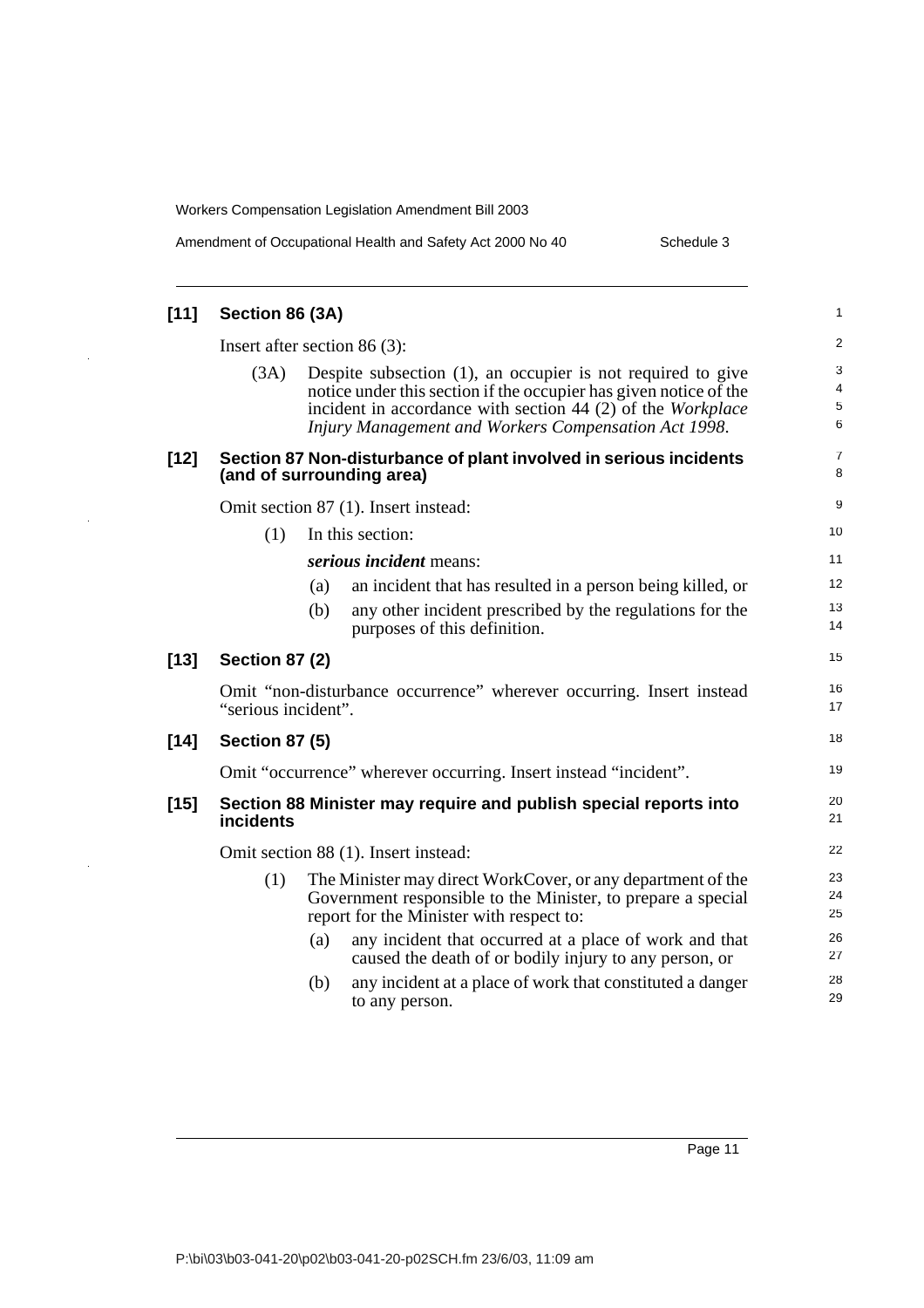| [16] | Section 107 Time for instituting proceedings for offences                | 1              |
|------|--------------------------------------------------------------------------|----------------|
|      | Omit "Notification of accidents and other matters" from section 107 (2). | -2             |
|      | Insert instead "Notification of incidents".                              | -3             |
| [17] | <b>Section 109 Evidentiary statements</b>                                | $\overline{4}$ |
|      | Omit "accident". Insert instead "incident".                              | 5              |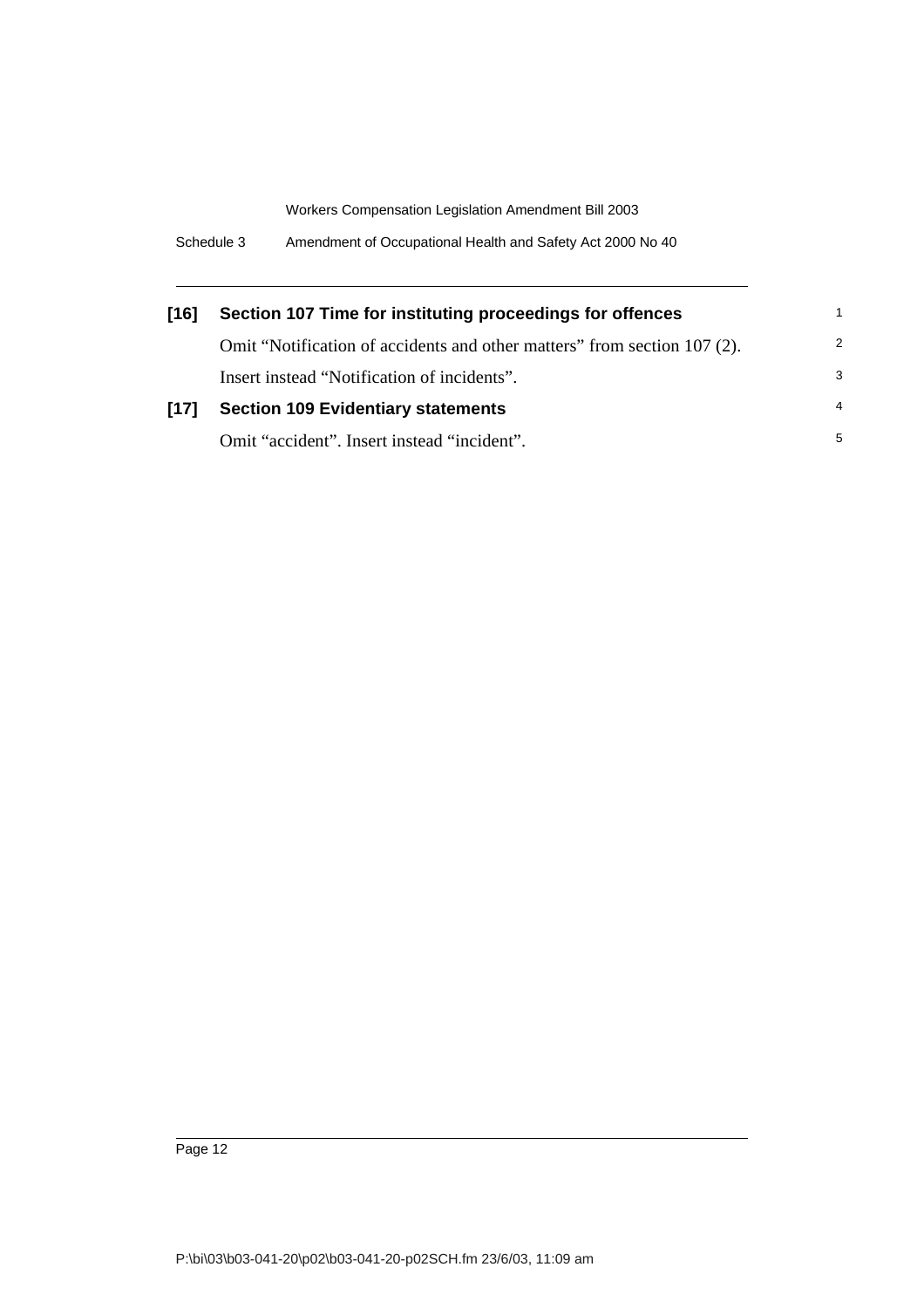Amendment of Workers' Compensation (Dust Diseases) Act 1942 No 14 Schedule 4

## <span id="page-18-0"></span>**Schedule 4 Amendment of Workers' Compensation (Dust Diseases) Act 1942 No 14**

(Section 3)

1 2 3

| [1] | parties                                       |                                                                                                                                                                                                                                                                                        | Section 8E Reimbursement of compensation from negligent third                                                                                                                       | 4<br>5               |
|-----|-----------------------------------------------|----------------------------------------------------------------------------------------------------------------------------------------------------------------------------------------------------------------------------------------------------------------------------------------|-------------------------------------------------------------------------------------------------------------------------------------------------------------------------------------|----------------------|
|     |                                               |                                                                                                                                                                                                                                                                                        | Omit "as is prescribed by the regulations" from section $8E(3)$ (d).                                                                                                                | 6                    |
|     | regulations".                                 |                                                                                                                                                                                                                                                                                        | Insert instead "as is provided by Schedule 1A or prescribed by the                                                                                                                  | $\overline{7}$<br>8  |
| [2] | Section 8E (3) (e)                            |                                                                                                                                                                                                                                                                                        |                                                                                                                                                                                     | 9                    |
|     |                                               |                                                                                                                                                                                                                                                                                        | Omit "as prescribed by the regulations".                                                                                                                                            | 10                   |
|     |                                               |                                                                                                                                                                                                                                                                                        | Insert instead "as provided by Schedule 1A".                                                                                                                                        | 11                   |
| [3] | Section 8E (4) (a)                            |                                                                                                                                                                                                                                                                                        |                                                                                                                                                                                     | 12                   |
|     | Omit "economic".                              |                                                                                                                                                                                                                                                                                        |                                                                                                                                                                                     | 13                   |
| [4] | Section 8E (4) (d)                            |                                                                                                                                                                                                                                                                                        |                                                                                                                                                                                     | 14                   |
|     |                                               |                                                                                                                                                                                                                                                                                        | Omit "limited to the amount of those damages".                                                                                                                                      | 15                   |
|     |                                               |                                                                                                                                                                                                                                                                                        | Insert instead "limited to the amount of those damages to the extent that<br>they are damages for economic loss".                                                                   | 16<br>17             |
| [5] | Section 8E (8)-(9A)                           |                                                                                                                                                                                                                                                                                        |                                                                                                                                                                                     |                      |
|     | Omit section $8E(8)$ and (9). Insert instead: |                                                                                                                                                                                                                                                                                        |                                                                                                                                                                                     |                      |
|     | (8)                                           | In a case in which the deduction from damages referred to in<br>subsection $(3)$ (b) is not apparent or readily ascertainable from<br>the terms of any judgment or award in respect of the damages,<br>the amount of the deduction is as determined in accordance<br>with Schedule 1A. |                                                                                                                                                                                     |                      |
|     | (9)                                           |                                                                                                                                                                                                                                                                                        | The regulations may make provision for or with respect to:                                                                                                                          | 25                   |
|     |                                               | (a)                                                                                                                                                                                                                                                                                    | the determination of the amount of any deduction from<br>damages referred to in subsection (3) (b), being<br>provisions not inconsistent with the provisions of<br>Schedule 1A, and | 26<br>27<br>28<br>29 |
|     |                                               | (b)                                                                                                                                                                                                                                                                                    | requiring (in addition to the requirements of<br>Schedule 1A) the provision to the board of information<br>or documents by a person from whom or by whom                            | 30<br>31<br>32       |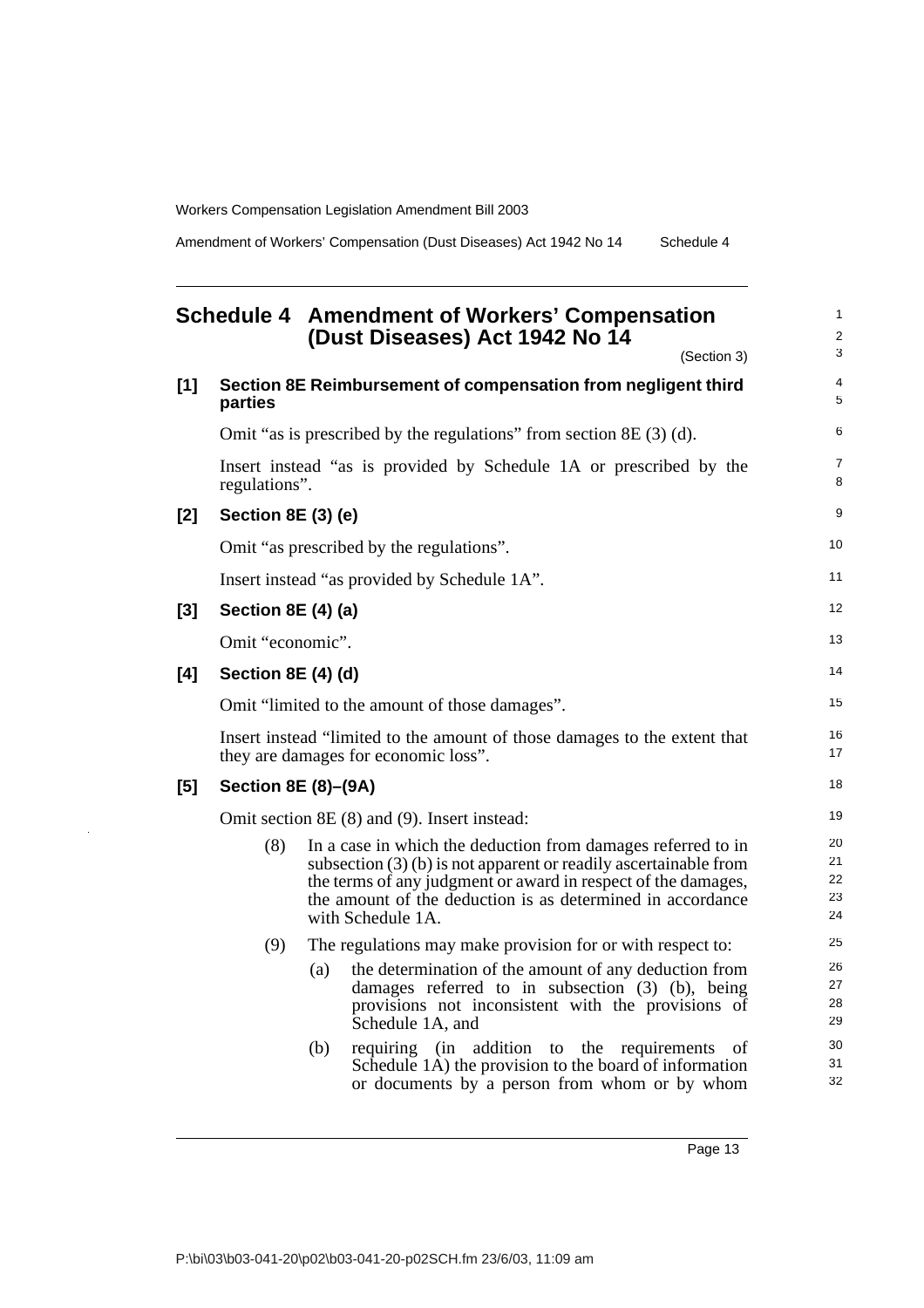|     |                          |                    | damages in respect of disablement or death from a dust<br>disease are recovered or recoverable, being information<br>or documents relevant to the determination of any<br>matter in connection with the operation of this section | $\mathbf{1}$<br>2<br>3<br>4<br>$\sqrt{5}$ |
|-----|--------------------------|--------------------|-----------------------------------------------------------------------------------------------------------------------------------------------------------------------------------------------------------------------------------|-------------------------------------------|
|     |                          | (c)                | or Schedule 1A, and<br>exempting classes of persons or cases from the<br>operation of all or specified provisions of this section or<br>Schedule 1A.                                                                              | 6<br>$\overline{7}$<br>8                  |
|     | (9A)                     |                    | Schedule 1A has effect for the purposes of this section.                                                                                                                                                                          | 9                                         |
| [6] | Section 8E (10)          |                    |                                                                                                                                                                                                                                   | 10                                        |
|     |                          |                    | Omit "In this section". Insert instead "In this section and Schedule 1A".                                                                                                                                                         | 11                                        |
| [7] | Section 8E (10)          |                    |                                                                                                                                                                                                                                   | 12                                        |
|     |                          |                    | Insert in alphabetical order:                                                                                                                                                                                                     | 13                                        |
|     |                          |                    | <i>final determination</i> , in relation to proceedings, includes a<br>final determination by judgment, verdict, award, settlement,<br>agreement, dismissal, discontinuance or otherwise.                                         | 14<br>15<br>16                            |
| [8] | <b>Schedule 1A</b>       |                    |                                                                                                                                                                                                                                   | 17                                        |
|     | Insert after Schedule 1: |                    |                                                                                                                                                                                                                                   | 18                                        |
|     |                          |                    | Schedule 1AReimbursement of compensation from<br>negligent third parties<br>(Section 8E)                                                                                                                                          | 19<br>20<br>21                            |
|     | 1                        |                    | <b>Application of Schedule</b>                                                                                                                                                                                                    | 22                                        |
|     |                          | (a)<br>(b)         | This Schedule applies to proceedings referred to in section 8E<br>for damages in respect of disablement or death that:<br>were commenced on or after 1 January 2002, or<br>were commenced before 1 January 2002 but were not      | 23<br>24<br>25<br>26<br>27                |
|     |                          |                    | finally determined before that date.                                                                                                                                                                                              | 28                                        |
|     | $\mathbf{2}$             | <b>Definitions</b> | In this Schedule:                                                                                                                                                                                                                 | 29                                        |
|     |                          |                    | <i>first person</i> and <i>second person</i> have the same meanings as in                                                                                                                                                         | 30                                        |
|     |                          |                    | section $8E(3)$ .                                                                                                                                                                                                                 | 31                                        |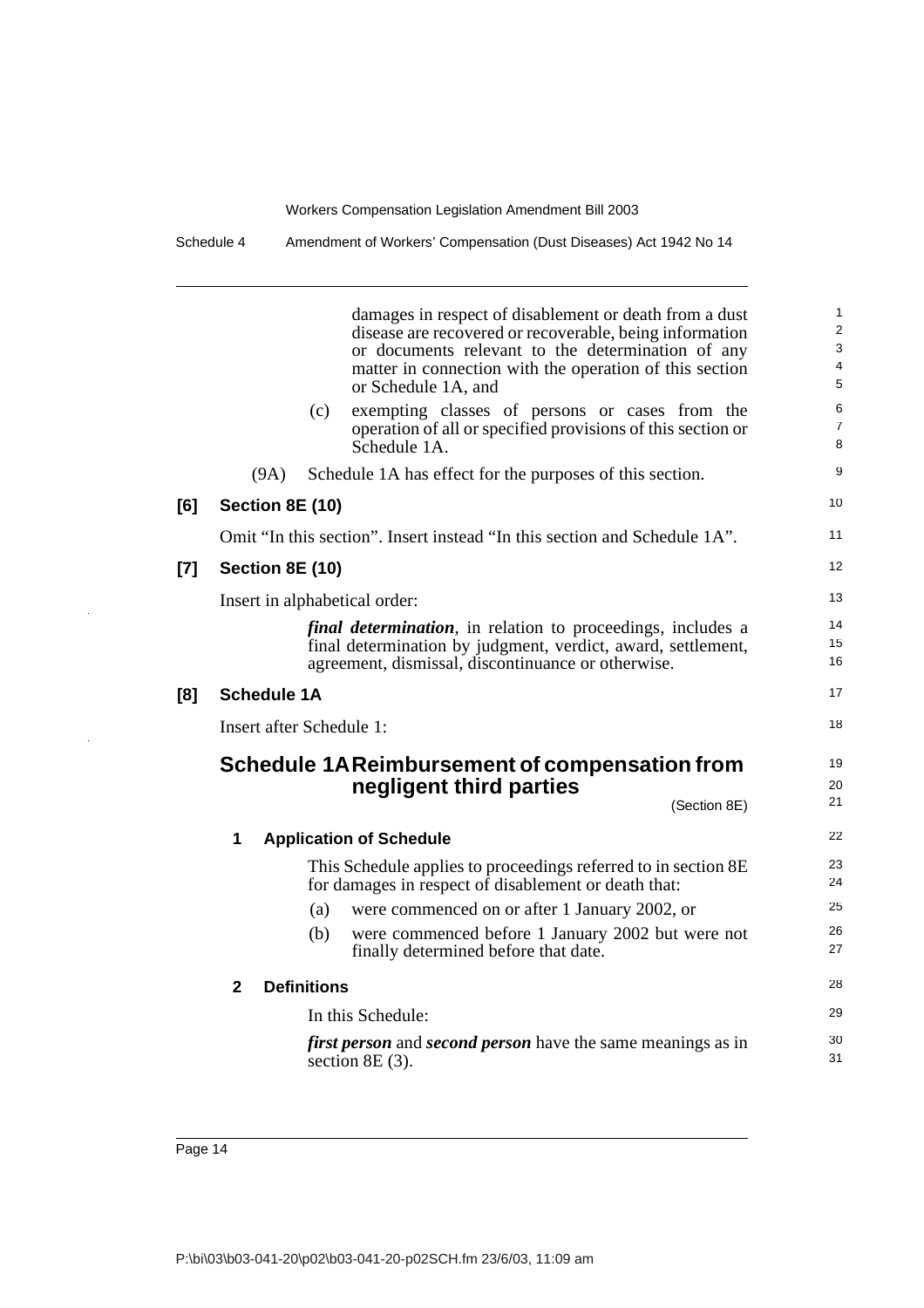Amendment of Workers' Compensation (Dust Diseases) Act 1942 No 14 Schedule 4

| 3 |     |            | Notification of final determination of proceedings                                                                                                                                                                                                                                | $\mathbf{1}$                                                  |
|---|-----|------------|-----------------------------------------------------------------------------------------------------------------------------------------------------------------------------------------------------------------------------------------------------------------------------------|---------------------------------------------------------------|
|   | (1) |            | A person <i>(the defendant)</i> against whom proceedings to which<br>this Schedule applies have been taken must notify the board<br>in writing of any award, judgment, settlement or agreement<br>resulting in the final determination of the proceedings.                        | $\overline{\mathbf{c}}$<br>3<br>$\overline{\mathcal{L}}$<br>5 |
|   | (2) |            | The notification must be given to the board within 28 days<br>after the final determination.                                                                                                                                                                                      | 6<br>$\overline{7}$                                           |
|   | (3) | documents: | The notification must be accompanied by the following                                                                                                                                                                                                                             | 8<br>9                                                        |
|   |     | (a)        | a document or documents that set out the following<br>particulars:                                                                                                                                                                                                                | 10<br>11                                                      |
|   |     | (i)        | the name, address and date of birth of the person<br>who commenced the proceedings (and if more<br>than one, those particulars for each person),                                                                                                                                  | 12<br>13<br>14                                                |
|   |     | (ii)       | a statement as to whether or not the defendant<br>was sued in the capacity of employer,                                                                                                                                                                                           | 15<br>16                                                      |
|   |     | (iii)      | a statement as to whether or not the defendant has<br>made, or is required to make, any contribution or<br>other payment in connection with the final<br>determination of the proceedings,                                                                                        | 17<br>18<br>19<br>20                                          |
|   |     | (iv)       | the amount and extent of any such contribution or<br>other payment,                                                                                                                                                                                                               | 21<br>22                                                      |
|   |     | (v)        | if a contribution or other payment (as referred to<br>in subparagraphs (iii) and (iv)) has been or is to<br>be made—a statement as to whether or not an<br>amount has been deducted from the contribution<br>or payment as referred to in section $8E(3)$ (b),                    | 23<br>24<br>25<br>26<br>27                                    |
|   |     | (vi)       | the amount and extent of any such deduction,                                                                                                                                                                                                                                      | 28                                                            |
|   |     | (vii)      | the names and addresses of all parties to the<br>award, judgment, settlement or agreement,                                                                                                                                                                                        | 29<br>30                                                      |
|   |     | (viii)     | a statement as to whether or not any person<br>against whom the proceedings were brought<br>(other than the defendant) has made, or is<br>required to make, any contribution or other<br>connection<br>with<br>final<br>payment<br>in<br>the<br>determination of the proceedings, | 31<br>32<br>33<br>34<br>35<br>36                              |
|   |     | (ix)       | the amount and extent of any such contribution or<br>other payment,                                                                                                                                                                                                               | 37<br>38                                                      |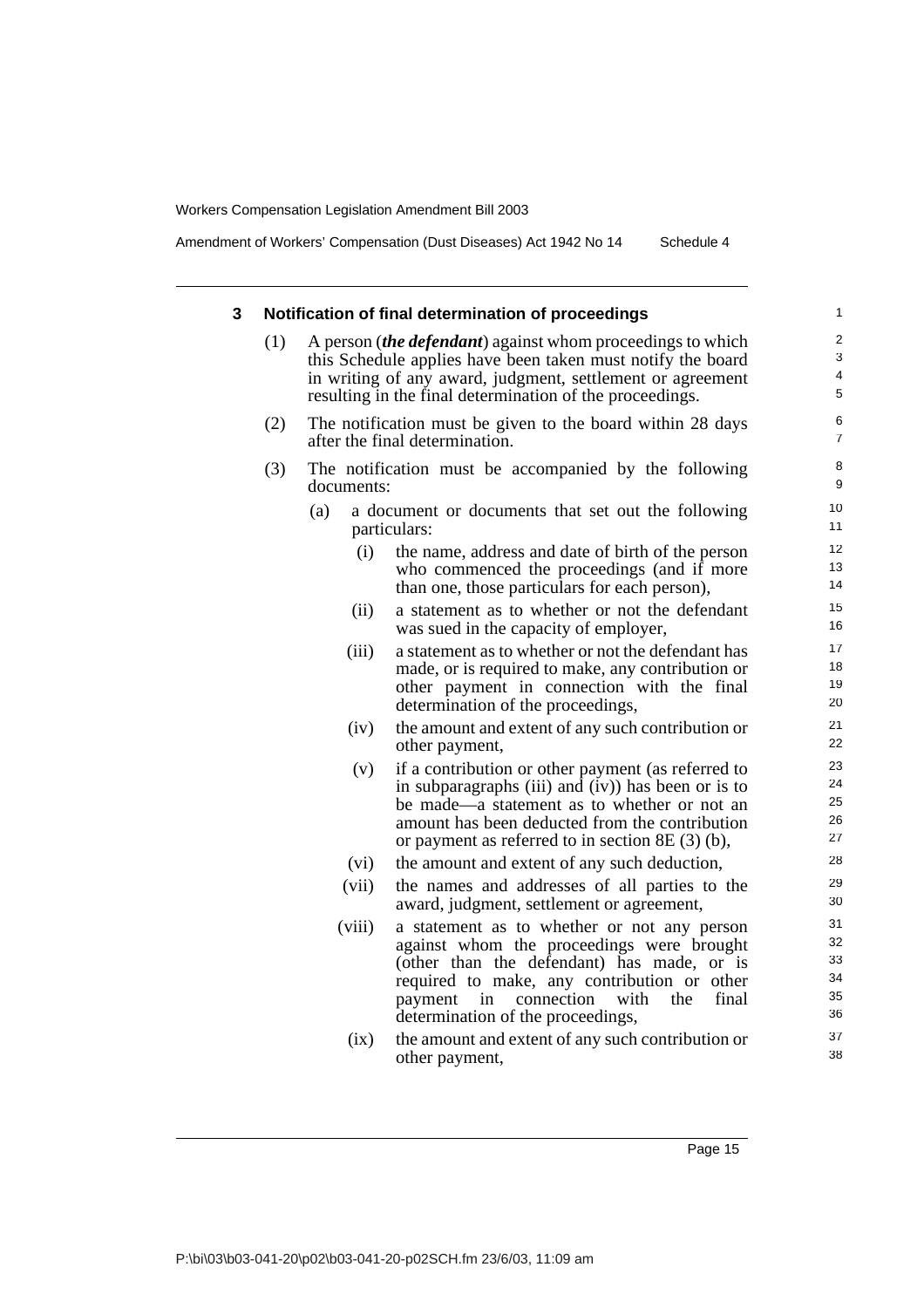Schedule 4 Amendment of Workers' Compensation (Dust Diseases) Act 1942 No 14

(x) if a contribution or other payment (as referred to in subparagraphs (viii) and (ix)) has been or is to be made—a statement as to whether or not an amount has been deducted from the contribution or other payment as referred to in section 8E (3) (b),

- (xi) the amount and extent of any such deduction,
- (b) a copy (whether in electronic or hard copy form) of the following documents:
	- (i) the final statement of claim in the proceedings,
	- (ii) the final particulars of damage filed by the person or persons who commenced the proceedings,
	- (iii) any award, judgment, terms of settlement, agreement, or other document (such as a deed of release) evidencing the terms of the final determination of the proceedings.
- (4) It is sufficient compliance with subclause (3) (a) to the extent that documents provided under subclause (3) (b) contain the particulars required by subclause (3) (a).
- (5) Where there is more than one defendant in proceedings to which this Schedule applies, each defendant is required to comply with this clause. In such a case, the board may consent to a defendant complying with this clause on behalf of other defendants in the proceedings.
- (6) The board may at any time by notice in writing require a defendant in proceedings to which this Schedule applies to provide to the board, within 21 days or such longer period as the board may allow, specified information or documents concerning the determination of the proceedings.
- (7) A person who fails to comply with a requirement imposed by or under this clause is guilty of an offence.

Maximum penalty: 10 penalty units.

(8) The board may exempt any particular proceedings or class of proceedings from the requirements as to notification under this clause. Any exemption given for a class of proceedings is to be publicised in a manner determined by the board and any revocation or variation of such an exemption must be similarly publicised.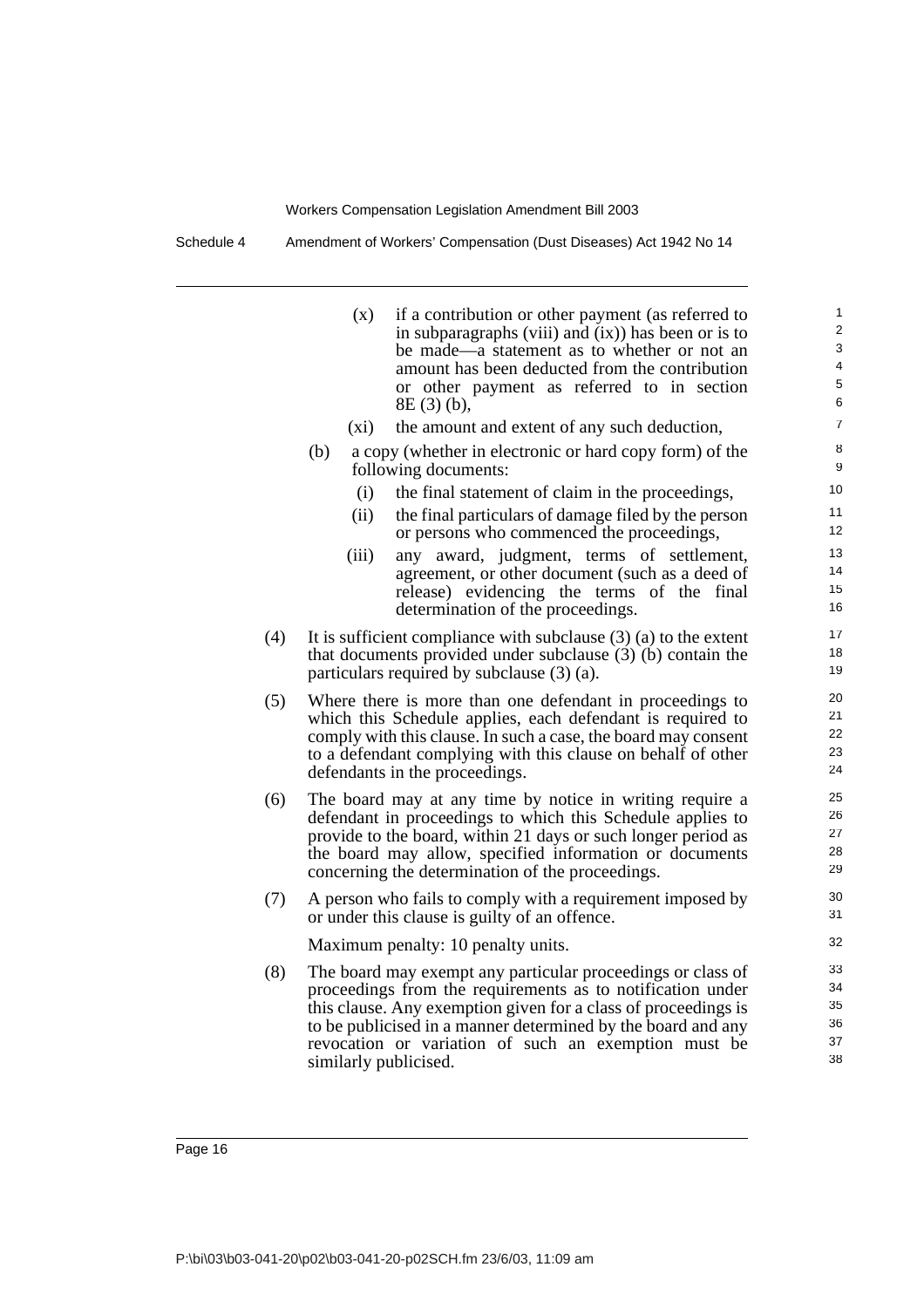Amendment of Workers' Compensation (Dust Diseases) Act 1942 No 14 Schedule 4

#### **4 Determination of amount of compensation**

In a case in which the deduction from damages referred to in section 8E (3) (b) is not apparent or readily ascertainable from the terms of any judgment or award in respect of the damages, the amount of the deduction is the amount determined in accordance with, and subject to, the following principles:

- (a) Subject to the following paragraphs, the amount of compensation (the *deducted compensation*) taken to have been deducted from the damages payable by the second person to the first person is the total of the following amounts as assessed by the board:
	- (i) the amount of compensation paid by the board to, or on behalf of, the first person up to the date of final determination,
	- (ii) the present value of future benefits payable by the board to, or on behalf of, the first person after that date (where the assessment of those future benefits is based on the assumption that the medical condition of the worker as to disablement and life expectancy will remain unchanged),

less any reduction required by section 8E (6).

(b) The board may by notice in writing served on the second person give the second person notice (an *assessment notice*) of the amount of the deducted compensation assessed by the board under paragraph (a). An assessment notice must include the board's method of calculation and reasons for the assessment. **Note.** When assessing the amount of the deducted

compensation under paragraph (a), the board does not include any damages for non-economic loss.

- (c) If a second person disputes the assessment of an amount of deducted compensation set out in an assessment notice, the second person may request that the board reconsider the assessment (a *reconsideration request*).
- (d) A reconsideration request must:
	- (i) be in writing in the form approved by the board, and
	- (ii) be lodged with the board within 28 days after the service on the person of the assessment notice.

Page 17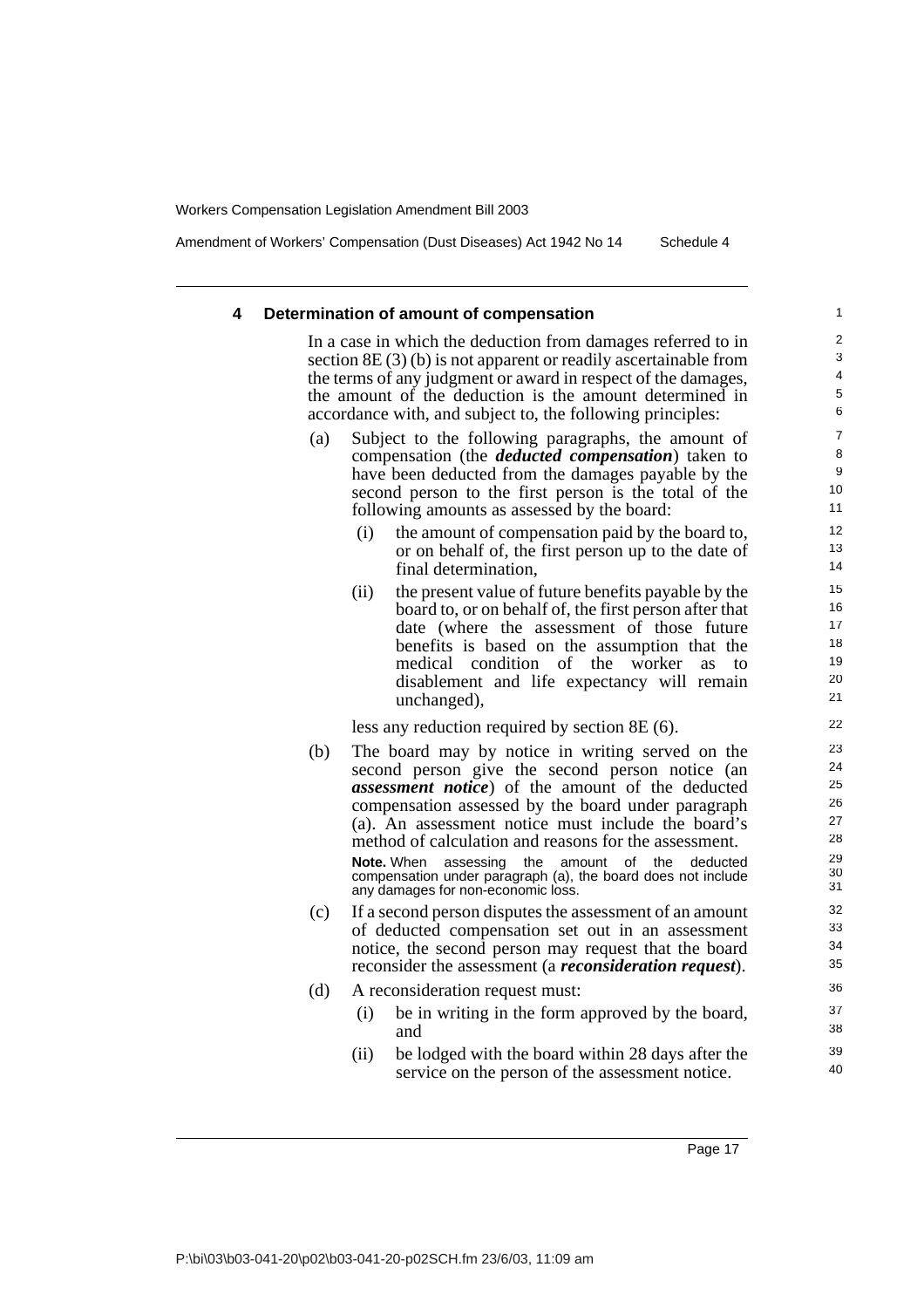- (e) In reconsidering an assessment, the board may consider the advice of accountants, actuaries, legal practitioners and other persons.
- (f) Following the reconsideration of the assessment, the board may:
	- (i) confirm the original assessment of the amount of the deducted compensation made under paragraph (a), or

- (ii) if the board considers that a lesser amount of deducted compensation is appropriate—issue an amended assessment notice setting out that lesser amount.
- (g) As soon as practicable (and in any event within 28 days) after the lodgment of a reconsideration request, the board must notify the second person in writing of the outcome of the reconsideration. The notification must include the board's reasons for its decision following the reconsideration.
- (h) The second person is not entitled to make more than one reconsideration request in relation to an amount of deducted compensation.

### **5 Interest**

- (1) Interest is payable on an amount that the second person is liable to pay under section 8E (3) (e) at the rate prescribed for the time being under section 95 (1) of the *Supreme Court Act 1970* for payment of interest on judgment debts.
- (2) That interest begins to run from:
	- (a) in a case in which the deduction from damages referred to in section 8E (3) (b) is apparent or readily ascertainable from the terms of any judgment or award in respect of the damages—the date of expiry of the 42 day period referred to in section 8E (3) (d), or
	- (b) in any other case:
		- (i) if the second person has not lodged a reconsideration request before the expiry of the 28 day period referred to in clause 4 (d) (ii)—the date of expiry of the 42 day period referred to in clause 6 (a) (being 42 days after the service of an assessment notice referred to in clause 4 (b)), or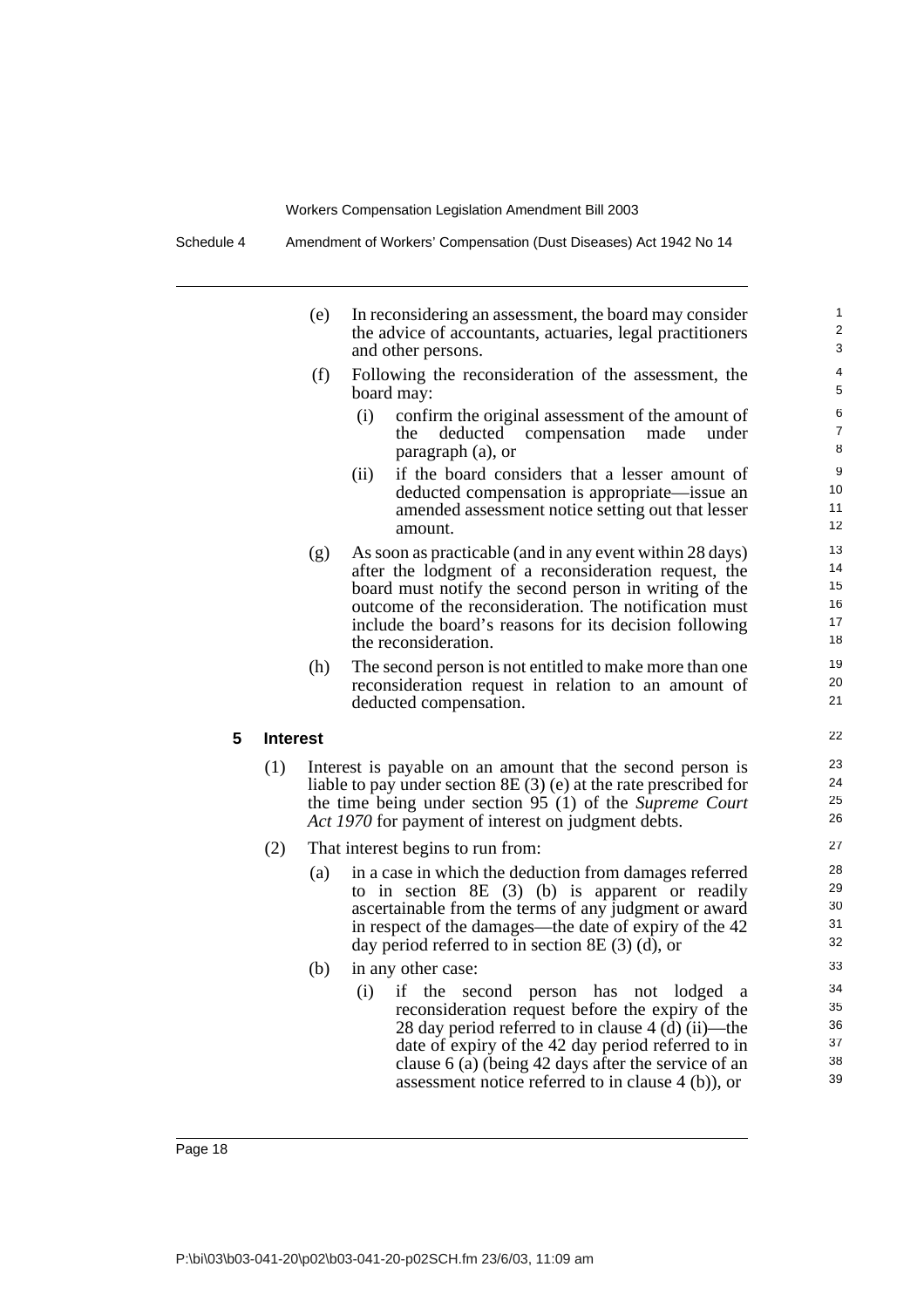Amendment of Workers' Compensation (Dust Diseases) Act 1942 No 14 Schedule 4

- (ii) if the second person has lodged a reconsideration request before the expiry of the 28 day period referred to in clause 4 (d) (ii)—the date of expiry of the 28 day period referred to in clause  $6$  (b) (being 28 days after the second person is notified by the board of the outcome of the reconsideration).
- (3) If the board has issued an amended assessment notice in accordance with clause 4 (f) (ii), the amount of interest is to be calculated on the amount of deducted compensation set out in that amended notice.

#### **6 Reimbursement period**

For the purposes of section 8E (3) (d), in a case in which the deduction from damages referred to in section 8E (3) (b) is determined in accordance with clause 4, an amount that the second person is liable to pay to the board under section 8E (3) must be paid:

- (a) if the second person does not lodge a reconsideration request before the expiry of the 28 day period referred to in clause 4 (d) (ii)—within 42 days after the service of the assessment notice determining the amount of compensation, or
- (b) if the second person lodges a reconsideration request before the expiry of the 28 day period referred to in clause 4 (d) (ii)—within 28 days after the second person is notified by the board of the outcome of the reconsideration.

### **[9] Schedule 2 Savings, transitional and other provisions**

Insert at the end of clause 1 (1):

*Workers Compensation Legislation Amendment Act 2003* to the extent that it amends this Act

12

28

29 30

31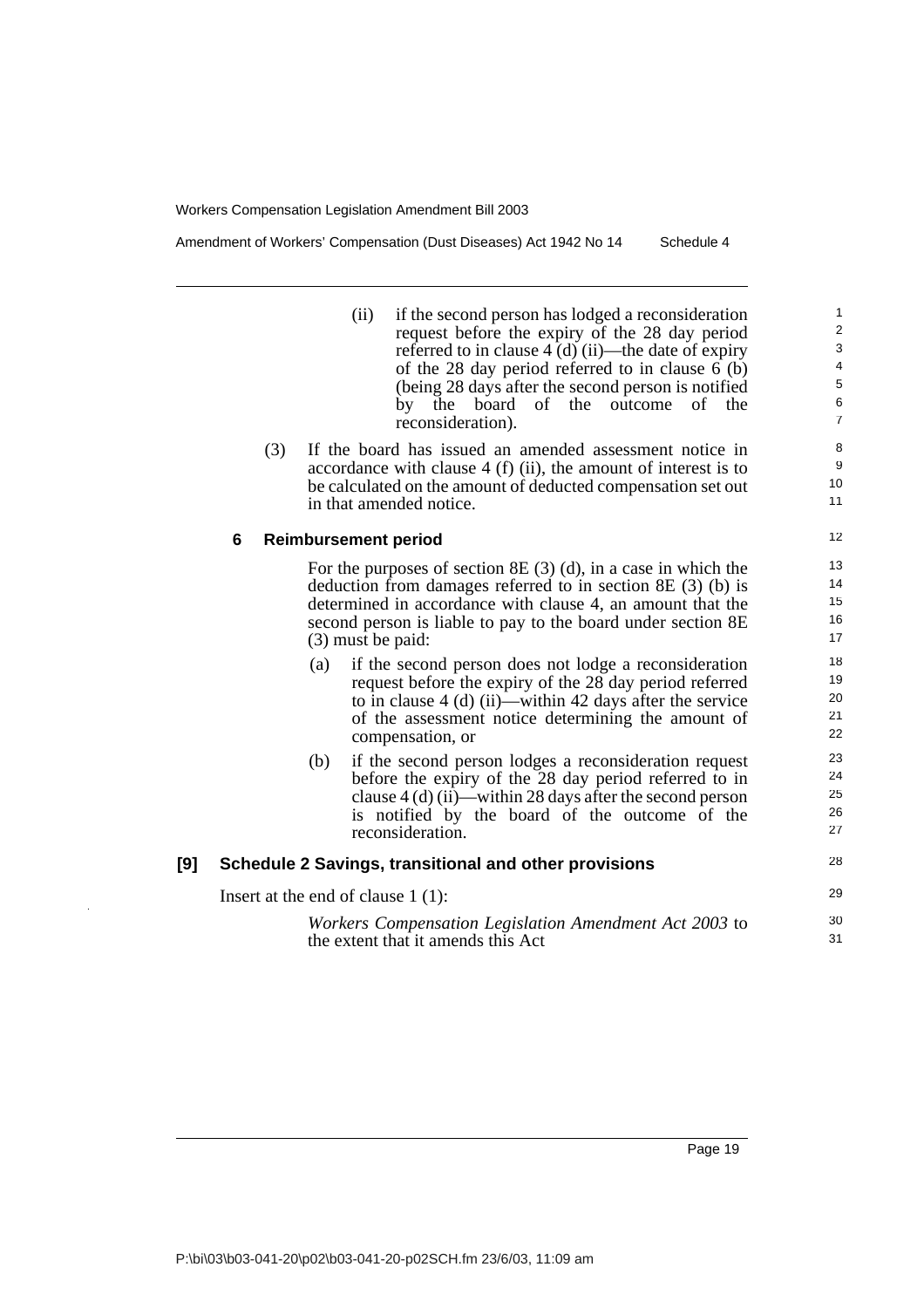Schedule 4 Amendment of Workers' Compensation (Dust Diseases) Act 1942 No 14

### **[10] Schedule 2**

Insert after Part 3:

## **Part 4 Provisions consequent on enactment of Workers Compensation Legislation Amendment Act 2003**

#### **11 Reimbursement of compensation from negligent third parties**

(1) The amendments made to section 8E by the *Workers Compensation Legislation Amendment Act 2003*, and Schedule 1A as inserted by that Act, are taken to have had effect on and from 1 January 2002.

1  $\overline{2}$ 

3 4 5

- (2) Any act, matter or thing done or purporting to have been done under or for the purposes of Part 3 of the *Workers' Compensation (Dust Diseases) Regulation 1998* is, to the extent that it would have been validly done had it been done under this Act as amended by the *Workers Compensation Legislation Amendment Act 2003*:
	- (a) is taken to be (and always to have been) validly done, and
	- (b) is taken to have been done under and for the purposes of section 8E as amended by, and Schedule 1A as inserted by, the *Workers Compensation Legislation Amendment Act 2003*.
- (3) This clause does not apply in respect of relevant proceedings referred to in section 8E (3) (a) that are the subject of any proceedings against the board pending in the Supreme Court on the date of introduction into Parliament of the Bill for the *Workers Compensation Legislation Amendment Act 2003*. This Act and Part 3 of the *Workers' Compensation (Dust Diseases) Regulation 1998* continue to apply in respect of those relevant proceedings as if the *Workers Compensation Legislation Amendment Act 2003* had not been enacted.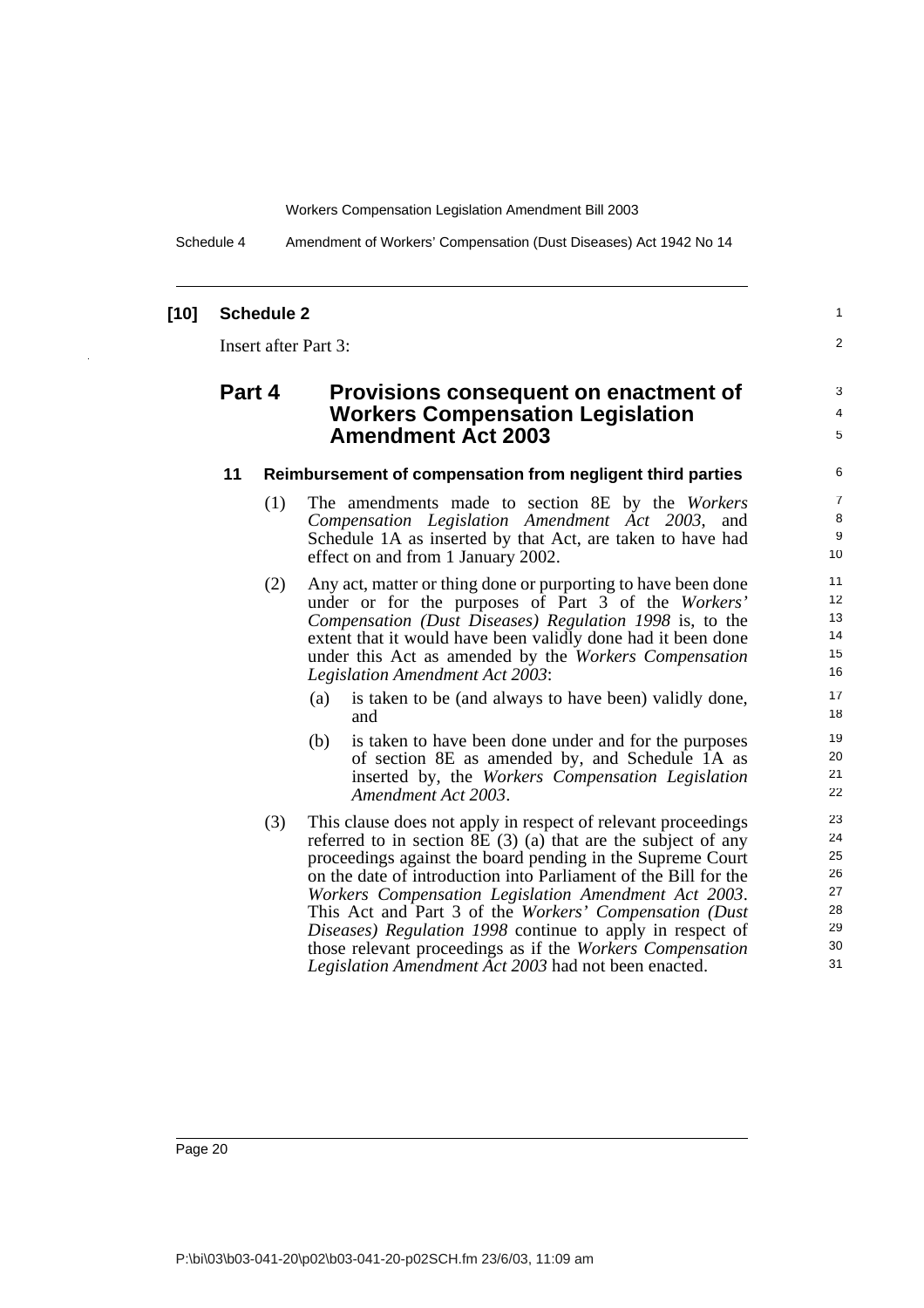$\bar{z}$ 

 $\overline{\phantom{a}}$ 

 $\ddot{\phantom{a}}$ 

Amendment of Workers Compensation (Bush Fire, Emergency and Rescue Services) Act 1987 No 83 Schedule 5

<span id="page-26-0"></span>

|       |                             | <b>Schedule 5 Amendment of Workers Compensation</b><br>(Bush Fire, Emergency and Rescue                                                                                                                                                                                                                                                                  |                                  |
|-------|-----------------------------|----------------------------------------------------------------------------------------------------------------------------------------------------------------------------------------------------------------------------------------------------------------------------------------------------------------------------------------------------------|----------------------------------|
|       |                             | Services) Act 1987 No 83                                                                                                                                                                                                                                                                                                                                 | 3                                |
|       |                             | (Section 3)                                                                                                                                                                                                                                                                                                                                              | $\overline{4}$                   |
| $[1]$ |                             | Section 32 Application of Principal Act and 1998 Act                                                                                                                                                                                                                                                                                                     | 5                                |
|       |                             | Insert after section $32(1)(g)$ :                                                                                                                                                                                                                                                                                                                        | 6                                |
|       |                             | Division 9 of Part 3,<br>(h)                                                                                                                                                                                                                                                                                                                             | $\overline{7}$                   |
| $[2]$ |                             | <b>Schedule 1 Savings and transitional provisions</b>                                                                                                                                                                                                                                                                                                    | 8                                |
|       |                             | Insert at the end of clause $1A(1)$ :                                                                                                                                                                                                                                                                                                                    | 9                                |
|       |                             | Workers Compensation Legislation Amendment Act 2003 to<br>the extent that it amends this Act                                                                                                                                                                                                                                                             | 10<br>11                         |
| $[3]$ | <b>Schedule 1</b>           |                                                                                                                                                                                                                                                                                                                                                          | 12                               |
|       | <b>Insert after Part 3:</b> |                                                                                                                                                                                                                                                                                                                                                          |                                  |
|       | Part 4                      | <b>Workers Compensation Legislation</b>                                                                                                                                                                                                                                                                                                                  | 14                               |
|       |                             | <b>Amendment Act 2003</b>                                                                                                                                                                                                                                                                                                                                | 15                               |
|       | 4                           | <b>Commutations</b>                                                                                                                                                                                                                                                                                                                                      | 16                               |
|       |                             | Division 9 of Part 3 of the Principal Act is taken to have had<br>effect as provided by section $32(1)$ of this Act (and subject to<br>Schedule 6 of the Principal Act in its application to that<br>Division) on and from the commencement of that Division,<br>but not so as to affect any claim determined before the<br>commencement of this clause. | 17<br>18<br>19<br>20<br>21<br>22 |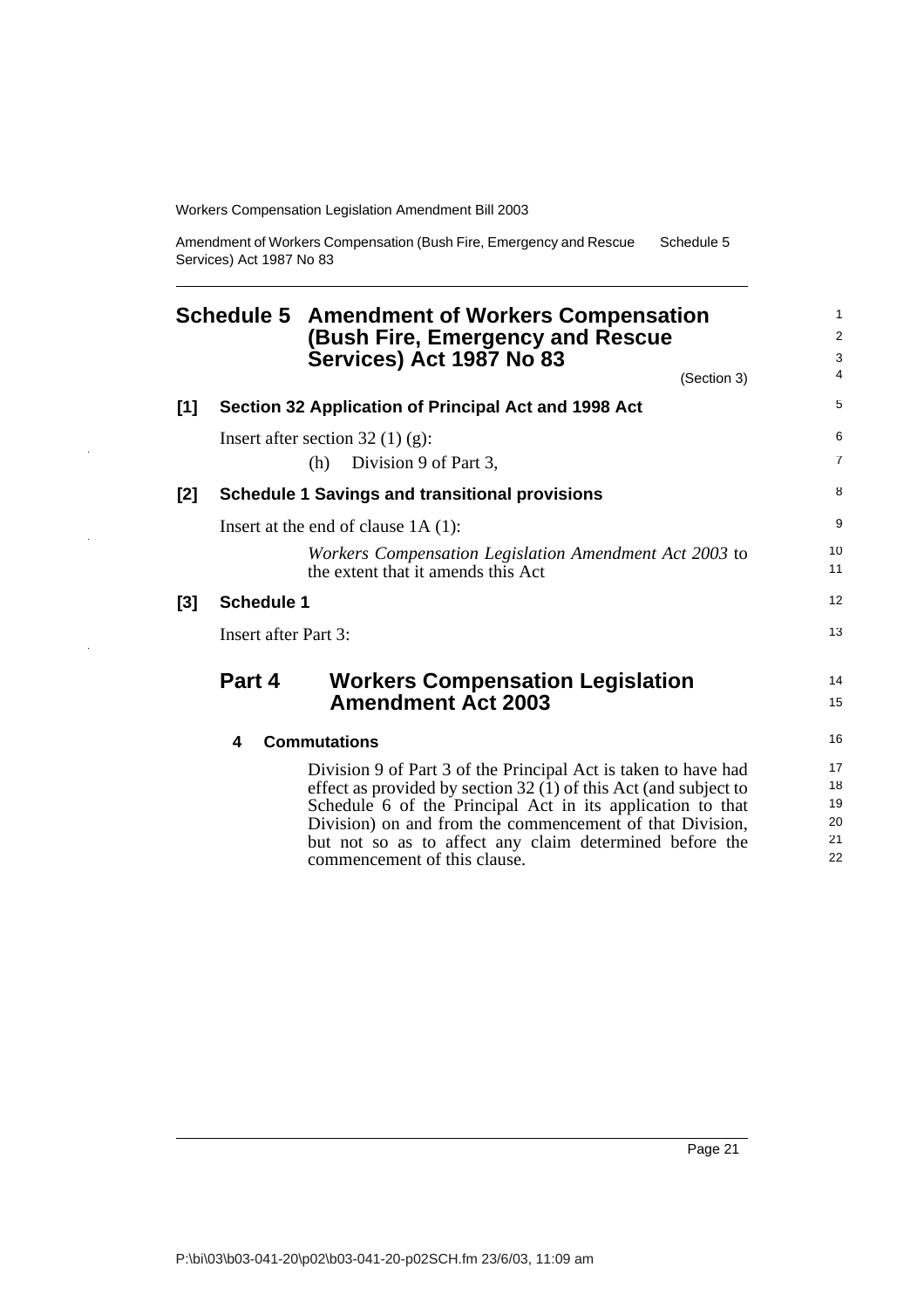Schedule 6 Amendment of Workers' Compensation (Dust Diseases) Regulation 1998

## <span id="page-27-0"></span>**Schedule 6 Amendment of Workers' Compensation (Dust Diseases) Regulation 1998**

(Section 3)

1 2 3

| Part 3 Reimbursement of compensation from negligent third<br>parties |                |  |
|----------------------------------------------------------------------|----------------|--|
|                                                                      | Omit the Part. |  |